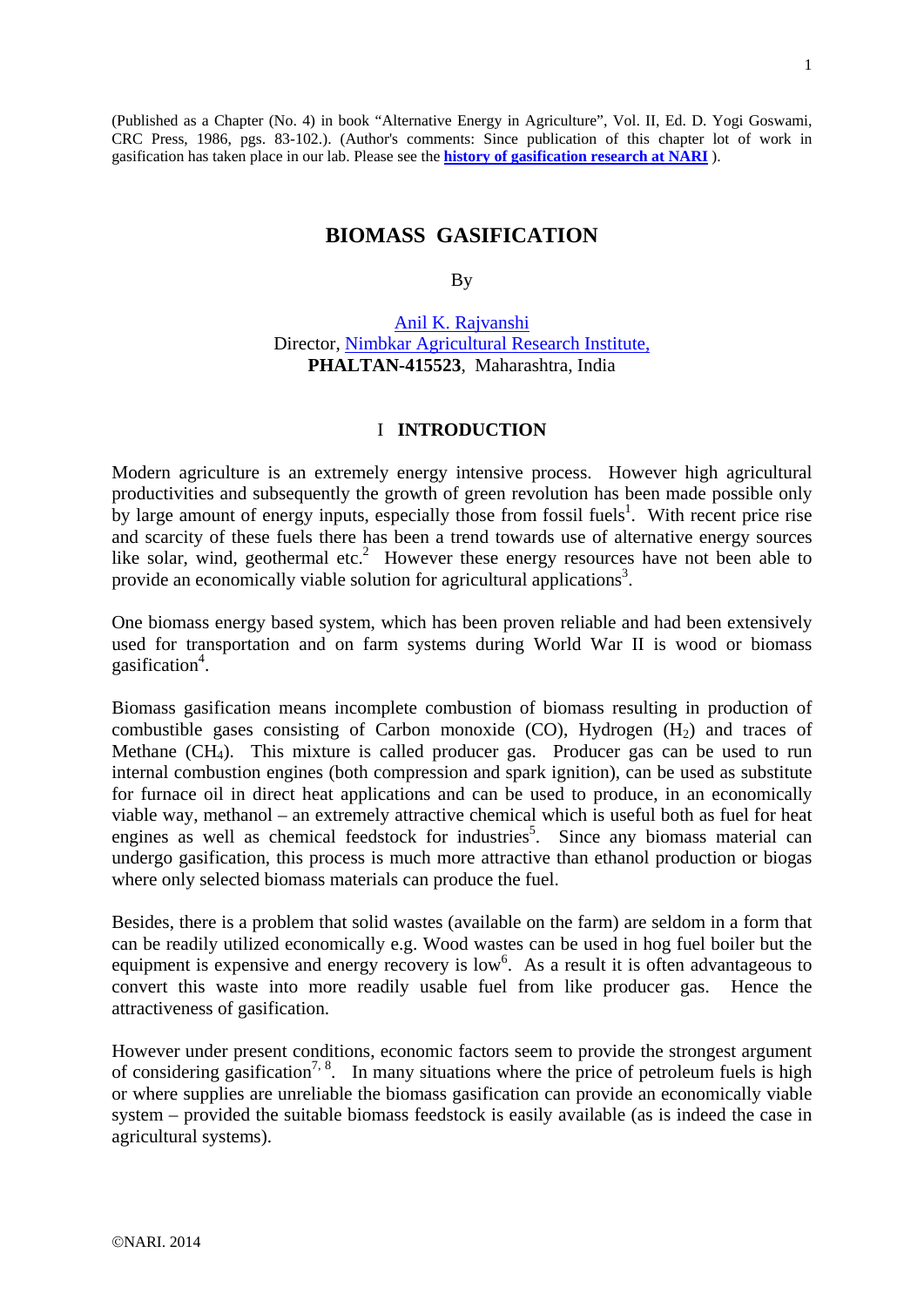### II **HISTORICAL BACKGROUND**

The process of gasification to produce combustible from organic feeds was used in blast furnaces over 180 years ago. The possibility of using this gas for heating and power generation was soon realized and there emerged in Europe producer gas systems, which used charcoal and peat as feed material. At the turn of the century petroleum gained wider use as a fuel, but during both world wars and particularly World War II, shortage in petroleum supplies led to widespread re-introduction of gasification. By 1945 the gas was being used to power trucks, buses and agricultural and industrial machines. It is estimated that there were close to 9000,000. Vehicles running on producer gas all over the world<sup>9</sup>.

After World War II the lack of strategic impetus and the availability of cheap fossil fuels led to general decline in the producer gas industry. However Sweden continued to work on producer gas technology and the work was accelerated after 1956 Suez Canal crisis. A decision was then made to include gasifiers in Swedish strategic emergency plans. Research into suitable designs of wood gasifiers, essentially for transport use, was carried out at the National Swedish Institute for Agricultural Machinery Testing and is still in progress<sup>10</sup>.

The contemporary interest in small scale gasifier R&D, for most part dates from 1973 oil crisis. The U.S. research in this area is reviewed by  $Goss<sup>11</sup>$ . The manufacturing also took off with increased interest shown in gasification technology. At present there are about 64 gasification equipment manufacturers all over the world<sup>11,36</sup>. The present status of gasification technology and R&D activities will be discussed in chapter VII.

#### III **THEORY OF GASIFICATION**

The production of generator gas (producer gas) called gasification, is partial combustion of solid fuel (biomass) and takes place at temperatures of about  $1000^{\circ}$ C. The reactor is called a gasifier.

The combustion products from complete combustion of biomass generally contain nitrogen, water vapor, carbon dioxide and surplus of oxygen. However in gasification where there is a surplus of solid fuel (incomplete combustion) the products of combustion are (Figure 1) combustible gases like Carbon monoxide  $(CO)$ , Hydrogen  $(H<sub>2</sub>)$  and traces of Methane and

nonuseful products like tar and dust. The production of these gases is by reaction of water vapor and carbon dioxide through a glowing layer of charcoal. Thus the key to gasifier design is to create conditions such that a) biomass is reduced to charcoal and, b) charcoal is converted at suitable temperature to produce  $CO$  and  $H<sub>2</sub>$ .

# *A. Types of Gasifiers*

Since there is an interaction of air or oxygen and

biomass in the gasifier, they are classified according to the way air or oxygen is introduced in it. There are three types of gasifiers (Figure 2); Downdraft, Updraft and Crossdraft. And as the classification implies updraft gasifier has air passing through the biomass from bottom

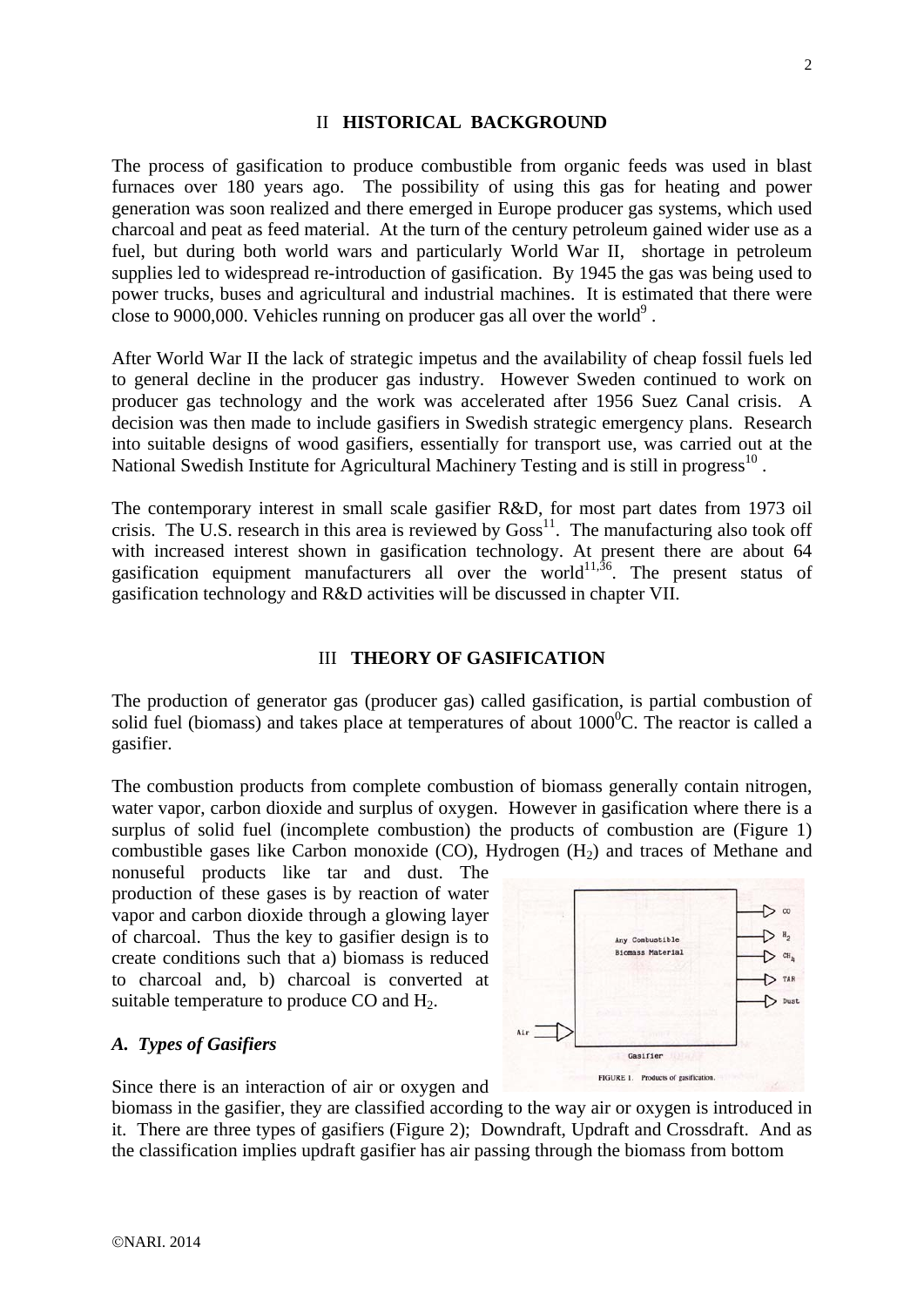and the combustible gases come out from the top of the gasifier. Similarly in the downdraft gasifier the air is passed from the tuyers in the downdraft direction.



With slight variation almost all the gasifiers fall in the above categories.

The choice of one type of gasifier over other is dictated by the fuel, its final available form, its size, moisture content and ash content<sup>12</sup>. Table 1 lists therefore, the advantages and disadvantages generally found for various classes of gasifiers.

| Sr.<br>No. | Gasifier Type | Advantage                                                     | Disadvantages                                                                          |
|------------|---------------|---------------------------------------------------------------|----------------------------------------------------------------------------------------|
| 1.         | Updraft       | - Small pressure drop<br>- good thermal efficiency            | Great sensitivity to tar and<br>moisture and moisture content<br>of fuel               |
|            |               | - little tendency towards slag<br>formation                   | relatively long time required<br>$\overline{\phantom{a}}$<br>for start up of IC engine |
|            |               |                                                               | poor reaction capability with<br>heavy gas load                                        |
| 2.         | Downdraft     | - Flexible adaptation of gas<br>production to load            | Design tends to be tall                                                                |
|            |               | - low sensitivity to charcoal<br>dust and tar content of fuel | not feasible for very small<br>particle size of fuel                                   |
| 3.         | Crossdraft    | - Short design height                                         | Very high sensitivity to slag<br>formation                                             |
|            |               | - very fast response time to<br>load                          | - high pressure drop                                                                   |
|            |               | - flexible gas production                                     |                                                                                        |

|  | Table 1. Advantages and Disadvantages of various Gasifiers |  |
|--|------------------------------------------------------------|--|
|  |                                                            |  |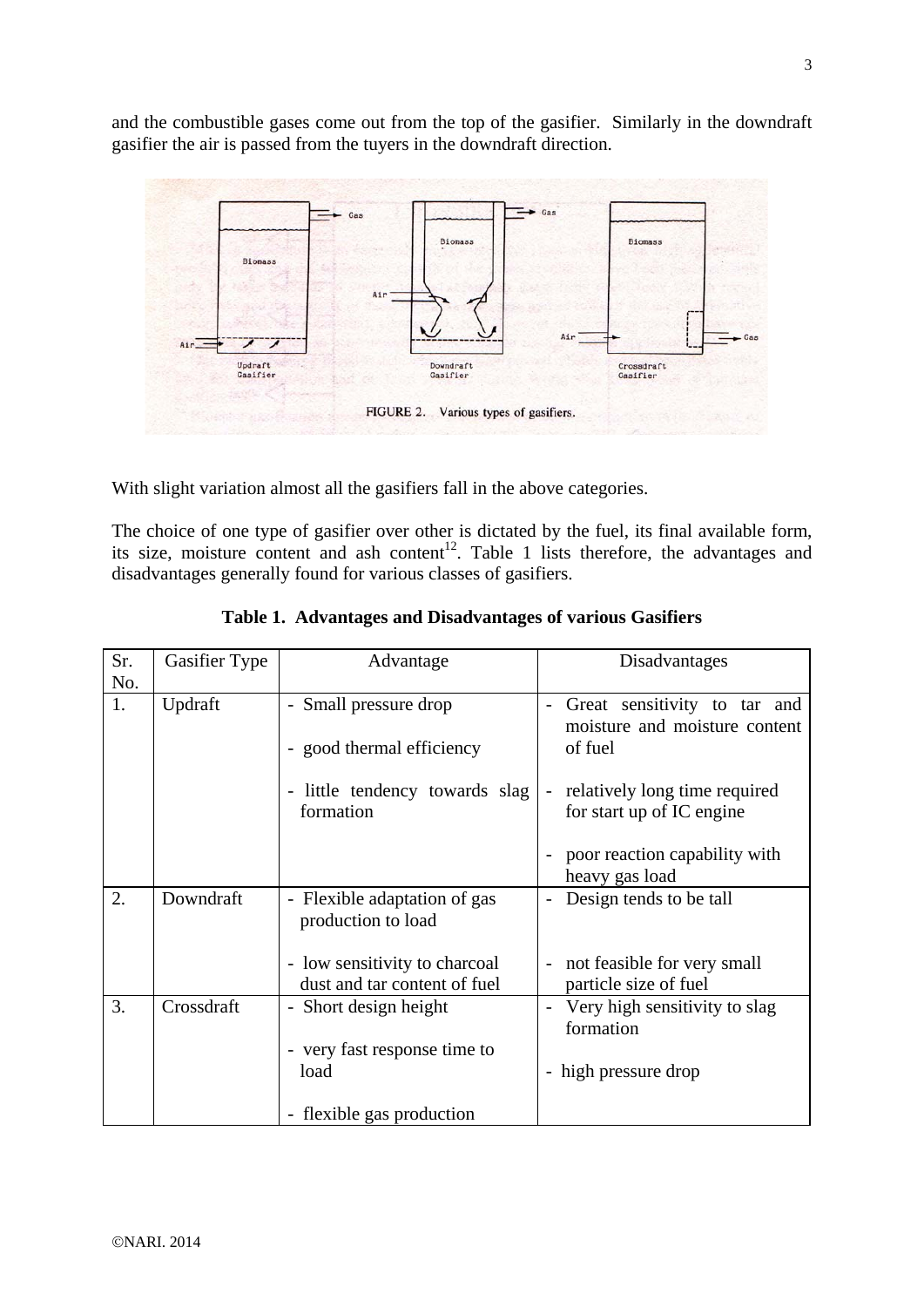### *B. Process Zones*

Four distinct processes take place in a gasifier as the fuel makes its way to gasification. They are :

- a) Drying of fuel
- b) Pyrolysis a process in which tar and other volatiles are driven off
- c) Combustion
- d) Reduction

Though there is a considerable overlap of the processes, each can be assumed to occupy a separate zone where fundamentally different chemical and thermal reactions take place. Figure 3 shows schematically an updraft gasifier with different zones and their respective temperatures. Figure 4 and 5 show these regions for downdraft and crossdraft gasifiers respectively.





FIGURE 3. Various zones in updraft gasifier. (From Foley, G. and Barnard, G., Biomass FIGURE 3. Various zones in updraft gasifier. (From Foley, G. and Barnard, G. Gasification in Developing Countries, Technical Report No. 1, Earthscan, Lond With permission.)







In the downdraft gasifiers there are two types :

a) Single throat and, b) Double throat (Figure 6).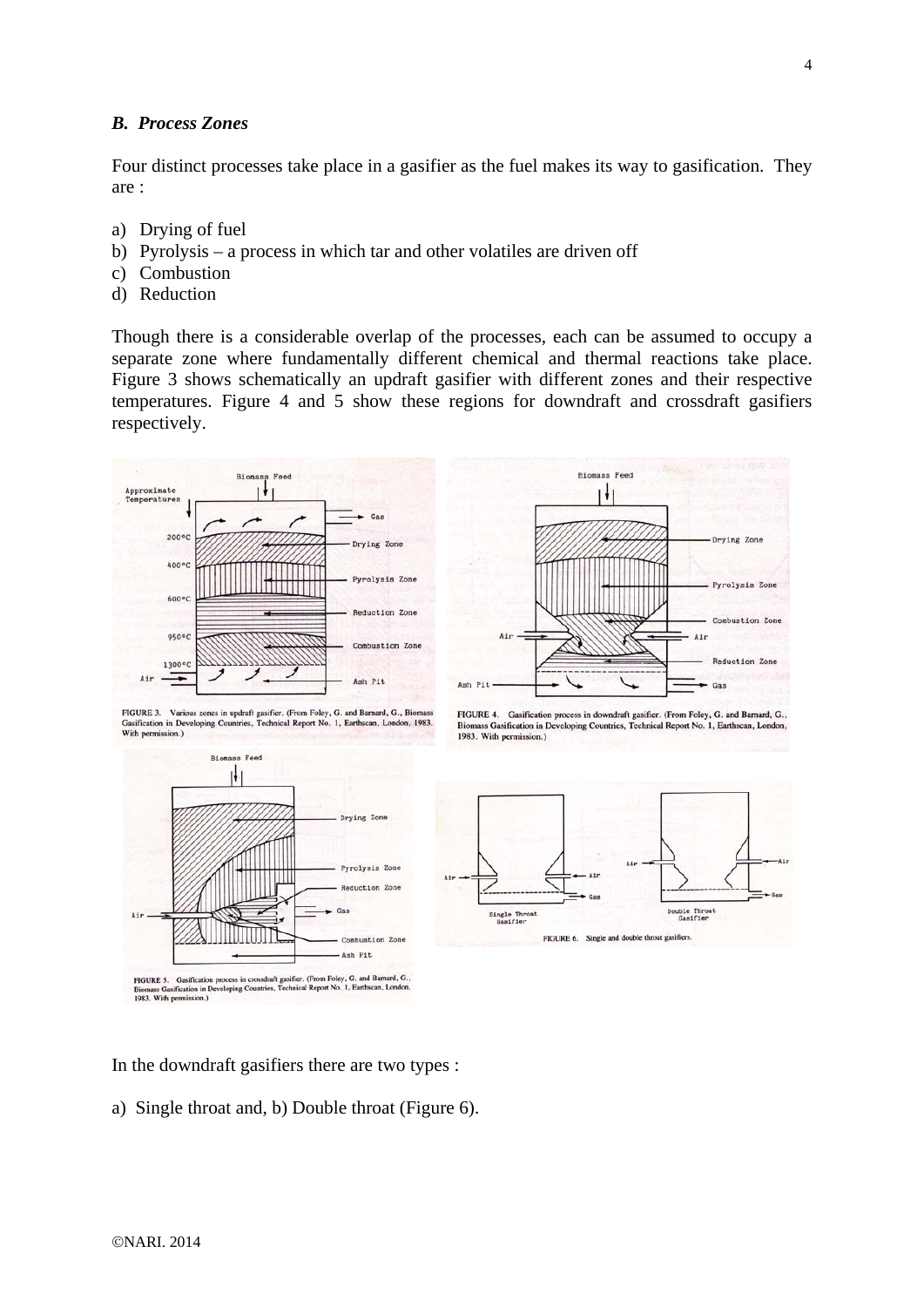Single throat gasifiers are mainly used for stationary applications whereas double throat are for varying loads as well as automotive purposes.

### *C. Reaction Chemistry*

The following major reactions take place in combustion and reduction zone<sup>12</sup>.

### **1. Combustion zone**

The combustible substance of a solid fuel is usually composed of elements carbon, hydrogen and oxygen. In complete combustion carbon dioxide is obtained from carbon in fuel and water is obtained from the hydrogen, usually as steam. The combustion reaction is exothermic and yields a theoretical oxidation temperature of  $1450^0C^{14}$ . The main reactions, therefore, are:

| $C + O_2 = CO_2$ (+393 MJ/kg mole)       | (1) |
|------------------------------------------|-----|
| $2H_2 + O_2 = 2H_2 O$ (- 242 MJ/kg mole) | (2) |

### **2. Reaction zone**

The products of partial combustion (water, carbon dioxide and uncombusted partially cracked pyrolysis products) now pass through a red-hot charcoal bed where the following reduction reactions take place $^{12}$ .

| $C + CO_2 = 2CO$ (-164.9 MJ/kg mole) (3)   |     |
|--------------------------------------------|-----|
| $C + H_2O = CO + H_2$ (- 122.6 MJ/kg mole) | (4) |
| $CO + H_2O = CO + H_2$ (+42 MJ/kg mole)    | (5) |
| $C + 2H_2 = CH_4$ (+75 MJ/kg mole)         | (6) |
| $CO2 + H2 = CO + H2O$ (- 42.3 MJ/kg mole)  | (7) |

Reactions (3) and (4) are main reduction reactions and being endothermic have the capability of reducing gas temperature. Consequently the temperatures in the reduction zone are normally 800-1000<sup>°</sup>C. Lower the reduction zone temperature ( $\sim 700$ -800<sup>°</sup>C), lower is the calorific value of gas.

### **3. Pyrolysis zone**

Wood pyrolysis is an intricate process that is still not completely understood $^{14}$ . The products depend upon temperature, pressure, residence time and heat losses. However following general remarks can be made about them.

Upto the temperature of  $200^{\circ}$ C only water is driven off. Between 200 to  $280^{\circ}$ C carbon dioxide, acetic acid and water are given off. The real pyrolysis, which takes place between  $280$  to  $500^0$ C, produces large quantities of tar and gases containing carbon dioxide. Besides light tars, some methyl alcohol is also formed. Between 500 to  $700^{\circ}$ C the gas production is small and contains hydrogen.

Thus it is easy to see that updraft gasifier will produce much more tar than downdraft one. In downdraft gasifier the tars have to go through combustion and reduction zone and are partially broken down.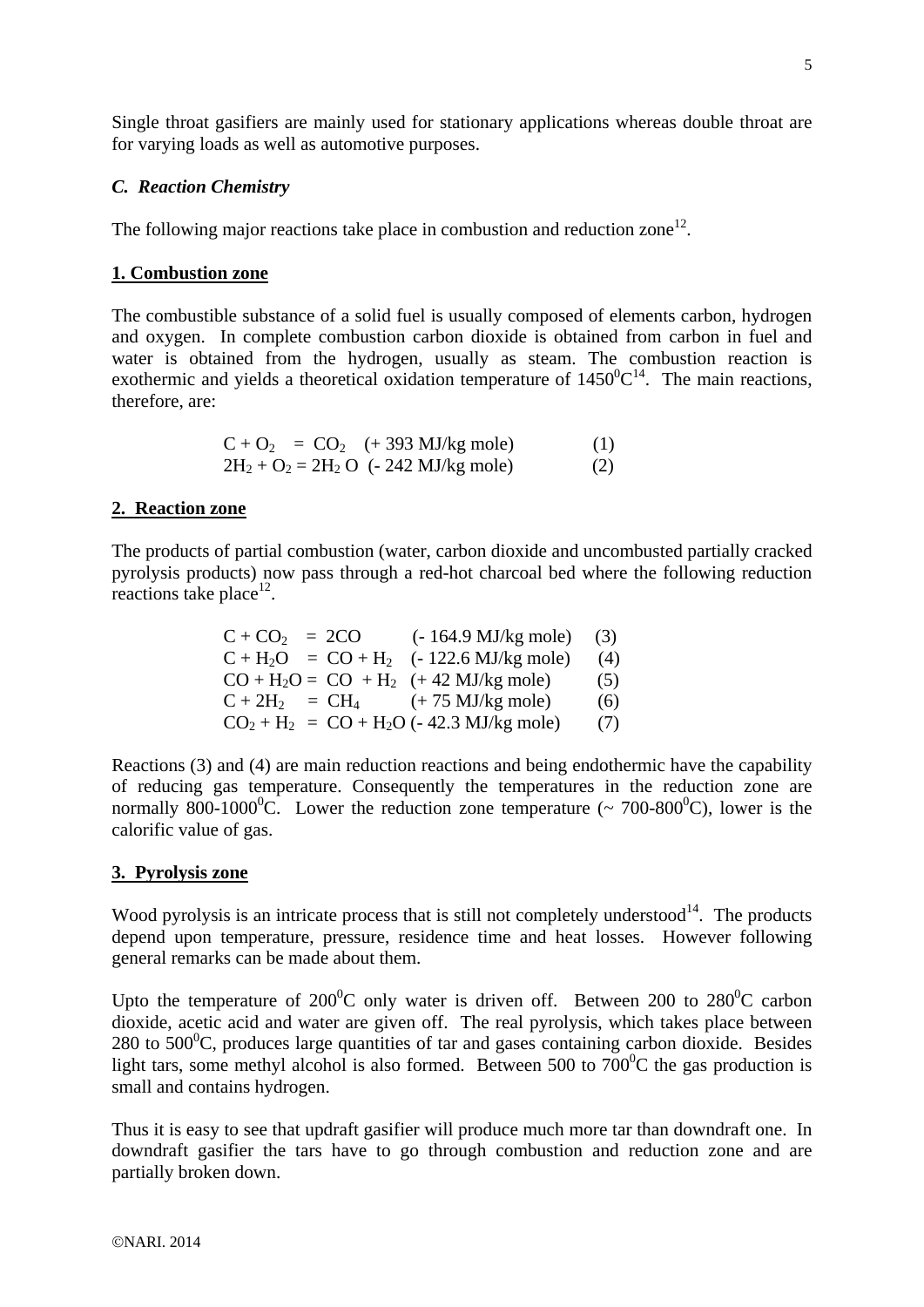Since majority of fuels like wood and biomass residue do have large quantities of tar, downdraft gasifier is preferred over others. Indeed majority of gasifiers, both in World War II and presently are of downdraft type.

Finally in the drying zone the main process is of drying of wood. Wood entering the gasifier has moisture content of 10-30%. Various experiments on different gasifiers in different conditions have shown that on an average the condensate formed is 6-10% of the weight of gasified wood<sup>14</sup>. Some organic acids also come out during the drying process. These acids give rise to corrosion of gasifiers.

# *D. Properties of Producer gas*

The producer gas is affected by various processes as outlined above hence one can expect variations in the gas produced from various biomass sources. Table 2 lists the composition of gas produced from various sources. The gas composition is also a function of gasifier design and thus, the same fuel may give different calorific value as when used in two different gasifiers. Table 2 therefore shows approximate values of gas from different fuels.

| Fuel       | Gasification | <b>Volume Percentage</b> |                |                 |                 |           | Calorific | Ref. |
|------------|--------------|--------------------------|----------------|-----------------|-----------------|-----------|-----------|------|
|            | method       | CO                       | H <sub>2</sub> | CH <sub>4</sub> | CO <sub>2</sub> | $N_2$     | value     |      |
|            |              |                          |                |                 |                 |           | $MJ/m^3$  |      |
| Charcoal   | Downdraft    | 28-31                    | $5 - 10$       | $1 - 2$         | $1 - 2$         | 55-60     | 4.60-5.65 | 12   |
| Wood with  | Downdraft    | 17-22                    | 16-20          | $2 - 3$         | $10-15$         | $55 - 50$ | 5.00-5.86 | 12   |
| 12-20%     |              |                          |                |                 |                 |           |           |      |
| moisture   |              |                          |                |                 |                 |           |           |      |
| content    |              |                          |                |                 |                 |           |           |      |
| Wheat      | Downdraft    | $14 - 17$                | 17-19          |                 | $11 - 14$       |           | 4.50      | 15   |
| straw      |              |                          |                |                 |                 |           |           |      |
| pellets    |              |                          |                |                 |                 |           |           |      |
| Coconut    | Downdraft    | 16-20                    | 17-19.5        |                 | $10 - 15$       |           | 5.80      | 15   |
| husks      |              |                          |                |                 |                 |           |           |      |
| Coconut    | Downdraft    | 19-24                    | $10-15$        |                 | $11 - 15$       |           | 7.20      | 15   |
| shells     |              |                          |                |                 |                 |           |           |      |
| Pressed    | Downdraft    | $15 - 18$                | $15 - 18$      |                 | $12 - 14$       |           | 5.30      | 15   |
| Sugarcane  |              |                          |                |                 |                 |           |           |      |
| Charcoal   | Updraft      | 30                       | 19.7           |                 | 3.6             | 46        | 5.98      | 16   |
| Corn cobs  | Downdraft    | 18.6                     | 16.5           | 6.4             |                 |           | 6.29      | 17   |
| Rice hulls | Downdraft    | 16.1                     | 9.6            | 0.95            |                 |           | 3.25      | 17   |
| pelleted   |              |                          |                |                 |                 |           |           |      |
| Cotton     | Downdraft    | 15.7                     | 11.7           | 3.4             |                 |           | 4.32      | 17   |
| stalks     |              |                          |                |                 |                 |           |           |      |
| cubed      |              |                          |                |                 |                 |           |           |      |

# **Table 2. Composition of Producer Gas from various fuels**

The maximum dilution of gas takes place because of presence of nitrogen. Almost 50-60% of gas is composed of noncombustible nitrogen. Thus it may be beneficial to use oxygen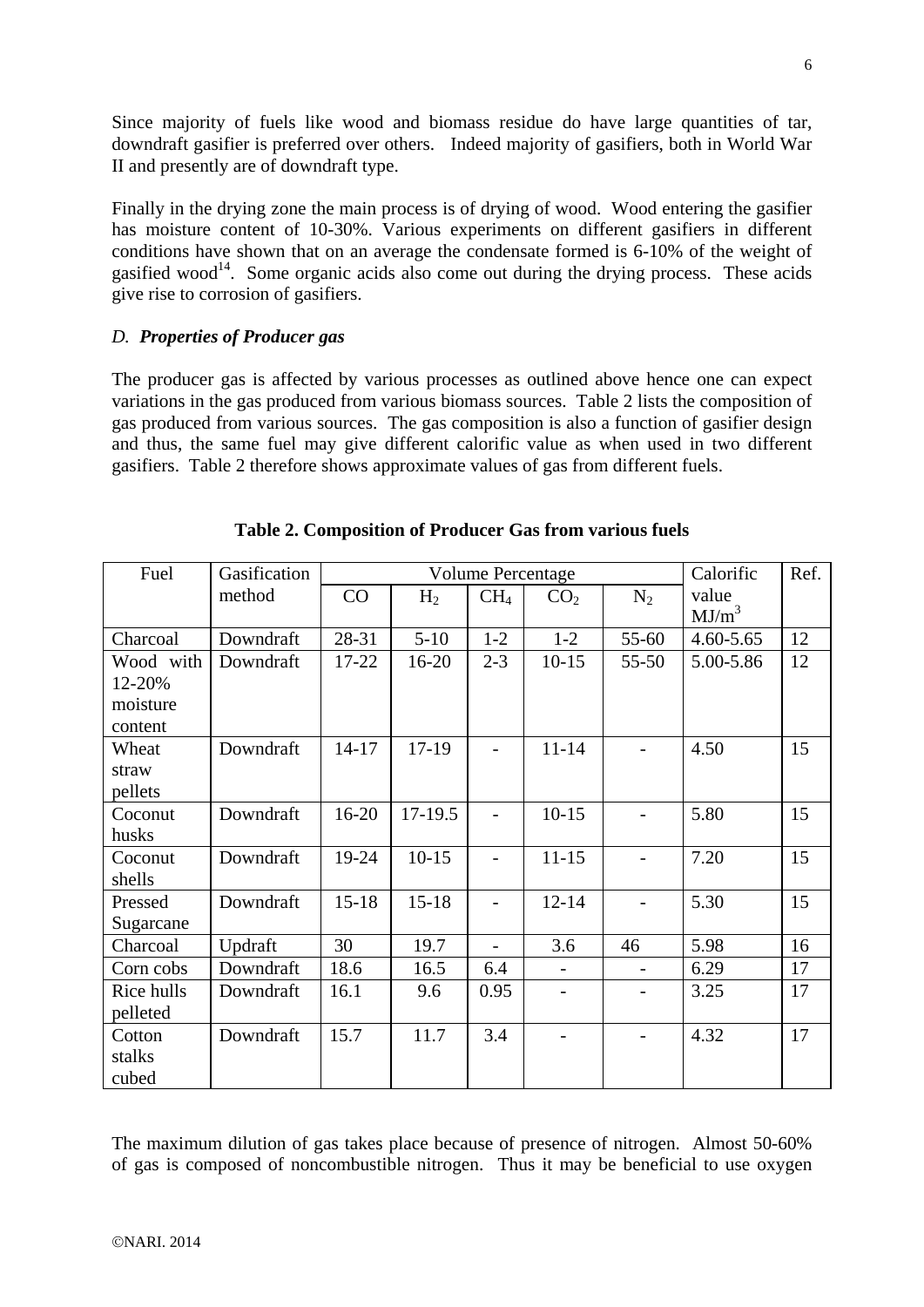instead of air for gasification. However the cost and availability of oxygen may be a limiting factor in this regard. Nevertheless where the end product is methanol – a high energy quality item, then the cost and use of oxygen can be justified<sup>5</sup>.

On an average 1 kg of biomass produces about 2.5  $m<sup>3</sup>$  of producer gas at S.T.P. In this process it consumes about 1.5  $m^3$  of air for combustion<sup>14</sup>. For complete combustion of wood about 4.5  $\text{m}^3$  of air is required. Thus biomass gasification consumes about 33% of theoretical stoichiometeric ratio for wood burning.

The average energy conversion efficiency of wood gasifiers is about 60-70% and is defined as

 Calorific value of gas/kg of fuel ηGas = ------------------------------------------ (8) Avg. calorific value of 1 kg of fuel

Example :

1 kg of wood produces 1.5  $m<sup>3</sup>$  of gas with average calorific value of 5.4 MJ/ $m<sup>3</sup>$ . Average calorific value of wood (dry) is  $19.8 \text{ MJ/kg}^{18}$ .

Hence

$$
\eta_{\text{ Gas}} = \frac{2.5 \text{ (m}^3) \times 5.4 \text{ (MJ/m}^3)}{19.80 \text{ (MJ/kg)} \times 1 \text{ (kg)}}
$$

### *E. Temperature of Gas*

On an average the temperature of gas leaving the gasifier is about 300 to  $400^{\circ}$ C <sup>16</sup>. If the temperature is higher than this ( $\sim 500^{\circ}$ C) it is an indication that partial combustion of gas is taking place. This generally happens when the air flow rate through the gasifier is higher than the design value.

### IV **GASIFIER FUEL CHARACTERISTICS**

Almost any carbonaceous or biomass fuel can be gasified under experimental or laboratory conditions<sup>19</sup>. However the real test for a good gasifier is not whether a combustible gas can be generated by burning a biomass fuel with 20-40% stoichiometric air but that a reliable gas producer can be made which can also be economically attractive to the customer. Towards this goal the fuel characteristics have to be evaluated and fuel processing done.

Many a gasifier manufacturers' claim that a gasifier is available which can gasify any fuel. There is no such thing as a universal gasifier<sup>19</sup>. A gasifier is very fuel specific and it is tailored around a fuel rather than the other way round.

Thus a gasifier fuel can be classified as good or bad according to the following parameters :

- 1) Energy content of the fuel
- 2) Bulk density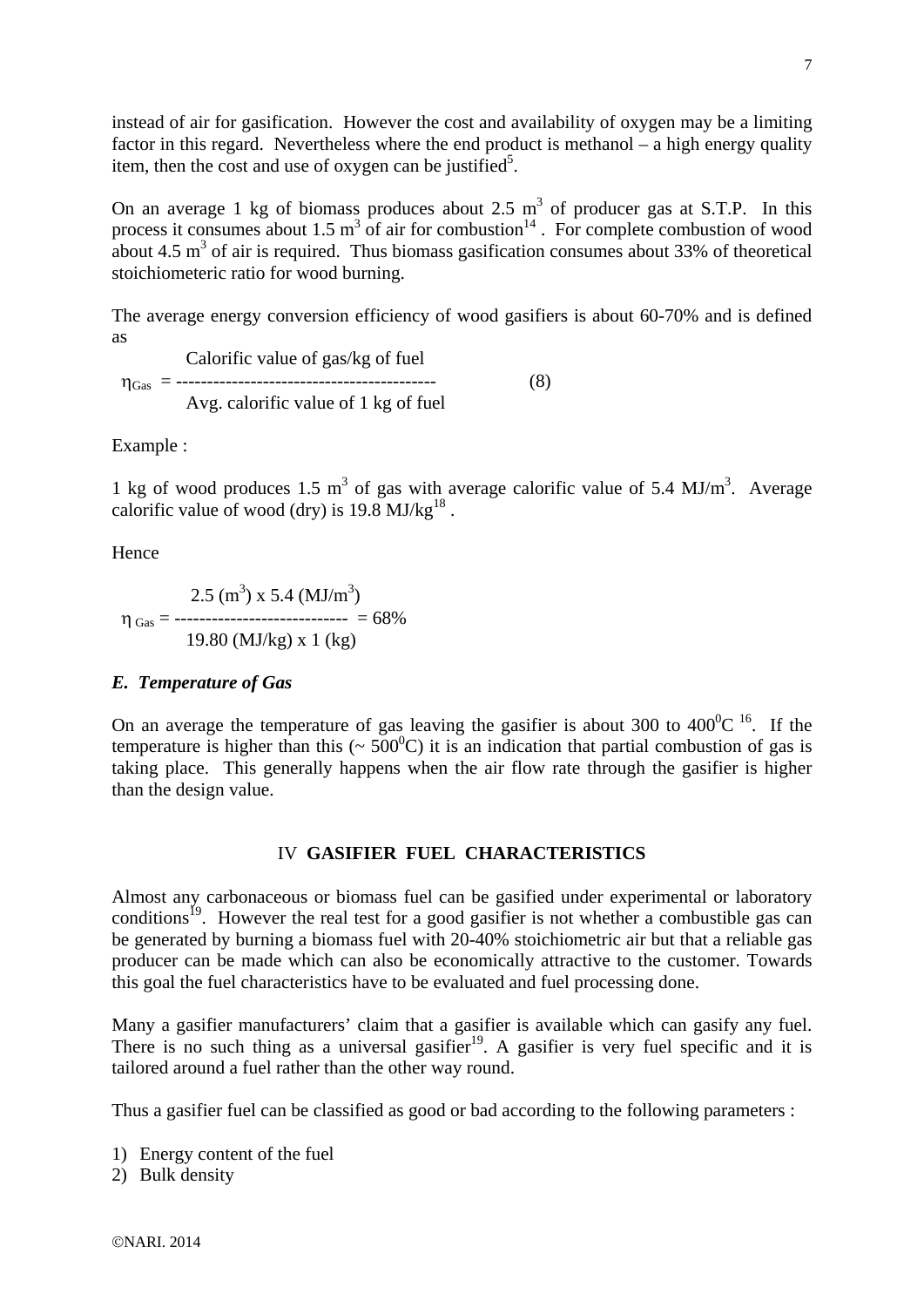- 3) Moisture content
- 4) Dust content
- 5) Tar content
- 6) Ash and slagging characteristic

### *A. Energy content and Bulk Density of fuel*

The higher the energy content and bulk density of fuel, the similar is the gasifier volume since for one charge one can get power for longer time.

### *B. Moisture content*

In most fuels there is very little choice in moisture content since it is determined by the type of fuel, its origin and treatment. It is desirable to use fuel with low moisture content because heat loss due to its evaporation before gasification is considerable and the heat budget of the gasification reaction is impaired. For example, for fuel at  $25^{\circ}$ C and raw gas exit temperature from gasifier at  $300^{\circ}$ C,  $2875$  KJ/kg moisture must be supplied by fuel to heat and evaporate moisture<sup>20</sup>.

Besides impairing the gasifier heat budget, high moisture content also puts load on cooling and filtering equipment by increasing the pressure drop across these units because of condensing liquid.

Thus in order to reduce the moisture content of fuel some pretreatment of fuel is required. Generally desirable moisture content for fuel should be less than 20%.

### *C. Dust content*

All gasifier fuels produce dust. This dust is a nuisance since it can clog the internal combustion engine and hence has to be removed. The gasifier design should be such that it should not produce more than 2-6  $g/m^3$  of dust<sup>19</sup>. Figure 7 shows dust produced as a function of gas production for wood generators used during World War  $II<sup>21</sup>$ .

The higher the dust produced, more load is put on filters necessitating their frequent flushing and increased maintenance.

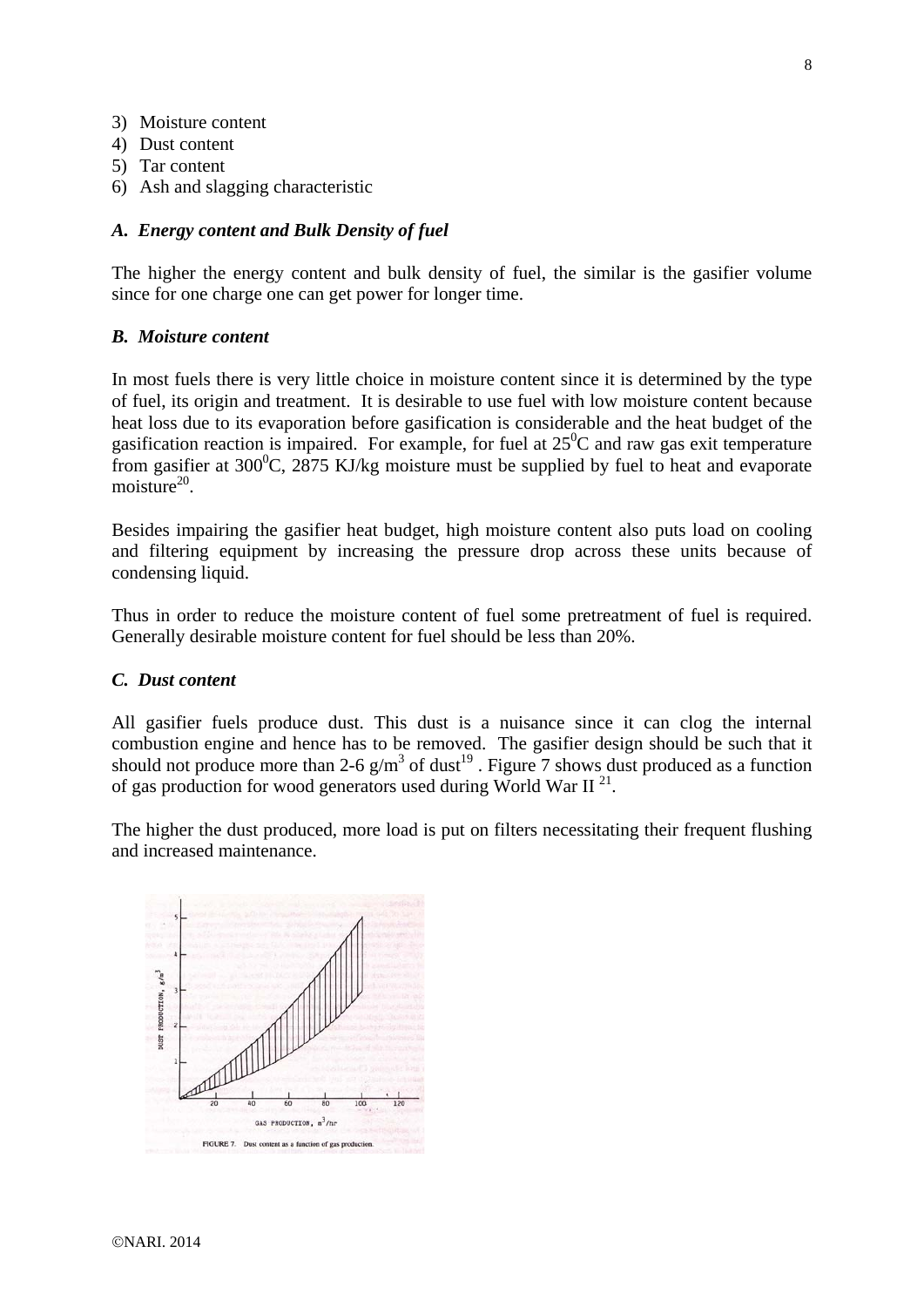### *D. Tar content*

Tar is one of the most unpleasant constituents of the gas as it tends to deposit in the carburetor and intake valves causing sticking and troublesome operations<sup>22</sup>. It is a product of highly irreversible process taking place in the pyrolysis zone. The physical property of tar depends upon temperature and heat rate and the appearance ranges from brown and watery (60% water) to black and highly viscous (7% water)<sup>19</sup>. There are approximately 200 chemical constituents that have been identified in tar so far.

Very little research work has been done in the area of removing or burning tar in the gasifier so that relatively tar free gas comes out. Thus the major effort has been devoted to cleaning this tar by filters and coolers. A well-designed gasifier should put out less than 1  $g/m<sup>3</sup>$  of  $\arctan^{21}$ . Usually it is assumed that a downdraft gasifier produces less tar than other gasifiers<sup>25</sup>. However because of localized inefficient processes taking place in the throat of the downdraft gasifier it does not allow the complete dissociation of  $\arctan^{19}$ . More research effort is therefore needed in exploring the mechanism of tar breakdown in downdraft gasifiers.

## *E. Ash and Slagging Characteristics*

The mineral content in the fuel that remains in oxidized form after complete combustion is usually called ash. The ash content of a fuel and the ash composition have a major impact on trouble free operation of gasifier.

Ash basically interferes with gasification process in two ways :

- a) It fuses together to form slag and this clinker stops or inhibits the downward flow of biomass feed.
- b) Even if it does not fuse together it shelters the points in fuel where ignition is initiated and thus lowers the fuel's reaction response.

Ash and tar removal are the two most important processes in gasification system for its smooth running. Various systems have been devised for ash removal<sup>23</sup>. In fact some fuels with high ash content can be easily gasified if elaborate ash removal system is installed in the gasifier $^{19}$ .

Slagging, however, can be overcome by two types of operation of gasifier<sup>20</sup>:

- 1) Low temperature operation that keeps the temperature well below the flow temperature of the ash.
- 2) High temperature operation that keeps the temperature above the melting point of ash.

The first method is usually accomplished by steam or water injection while the latter method requires provisions for tapping the molten slag out of the oxidation zone. Each method has its advantages and disadvantages and depends on specific fuel and gasifier design.

Keeping in mind the above characteristics of fuel, only two fuels have been thoroughly tested and proven to be reliable. They are charcoal and wood. They were the principal fuels during World War II and the European countries had developed elaborate mechanisms of ensuring strict quality control on them<sup>24</sup>.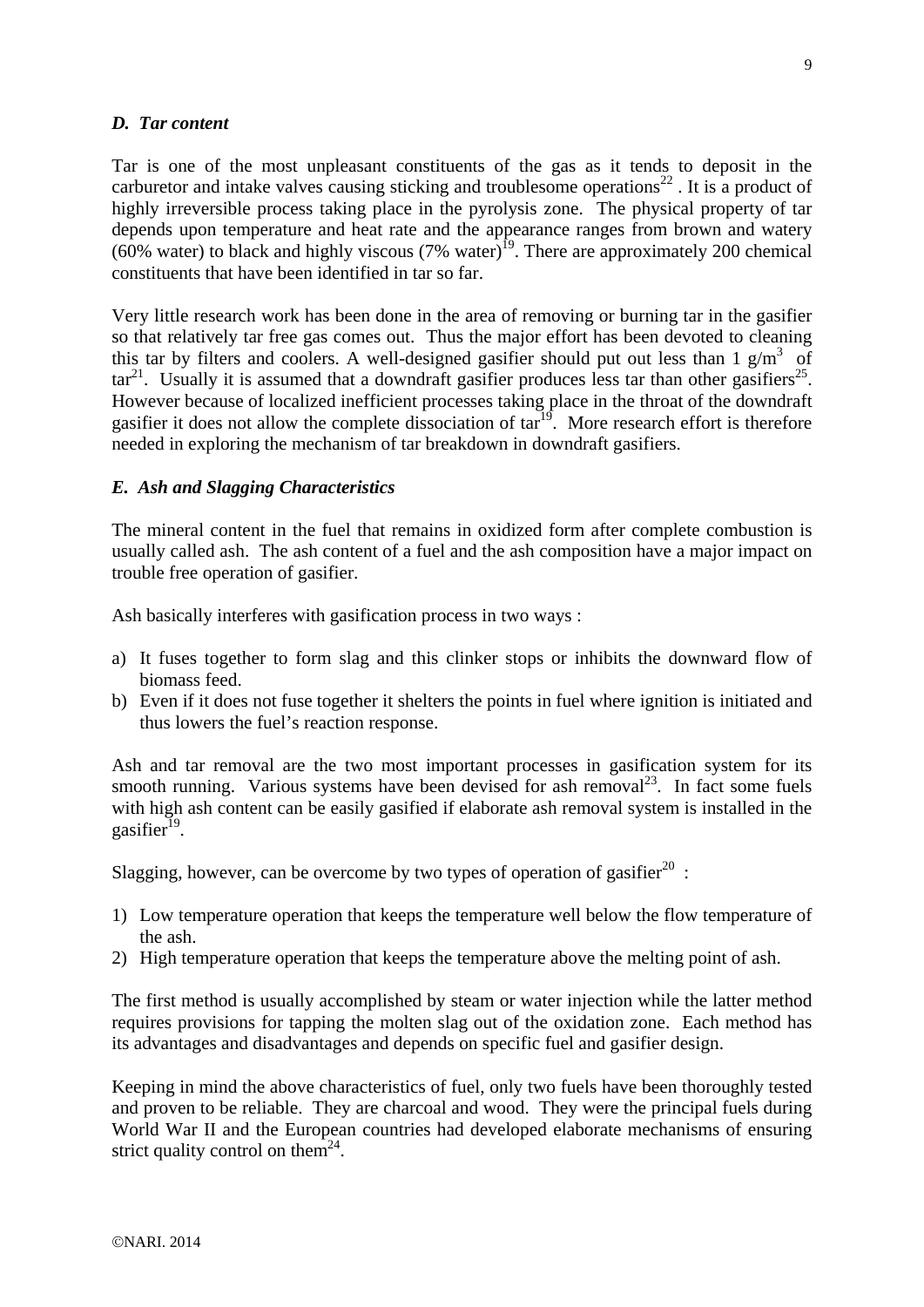Charcoal, specifically, because of being tar free and having relatively low ash content property was the preferred fuel during World War II and still remains  $so^{25}$ . However there is a major disadvantage of charcoal in terms of energy. Charcoal is mostly produced from wood and in conversion of wood to charcoal about 50% of original energy is lost<sup>12</sup>. When made by pit method (as is normally made in most developing countries) the losses can be as high as 80%<sup>7</sup>. Besides with the present energy crisis where most countries do not have enough supply of wood it is advantageous and attractive to use agricultural residues. For the agricultural sector this is an extremely attractive alternative.

Many agricultural residues and fuels have, therefore, been gasified. However the operating experience is very limited and most of the work has been on laboratory scale<sup>15,17</sup>. Table 3 lists the characteristics of these fuels. More research needs to be done in order to make gasification systems running on these fuels on a large scale.

| Fuel             | Treatment,            | Tar            | Ash     | Gasifier  | Experience     | Ref |
|------------------|-----------------------|----------------|---------|-----------|----------------|-----|
|                  | bulk density,         | produced       | content |           |                |     |
|                  | moisture (m.c.)       | $g/m^3$        | $\%$    |           |                |     |
| Alfalfa straw    | Cubed,                | 2.33           | 6       | downdraft | No slagging,   | 17  |
|                  | 298 kg/m <sup>3</sup> |                |         |           | some           |     |
|                  | $m.c. = 7.9\%$        |                |         |           | bridging       |     |
| Bean straw       | Cubed,                | 1.97           | 10.2    | downdraft | Severe<br>slag | 17  |
|                  | 440 kg/m <sup>3</sup> |                |         |           | formation      |     |
|                  | $m.c. = 13%$          |                |         |           |                |     |
| Barley straw     | Cubed,                | $\overline{0}$ | 10.3    | downdraft | Slag           | 17  |
| (75% straw; 25%) | 299 $\text{kg/m}^3$   |                |         |           | formation      |     |
| corn fodder and  | $m.c. = 4%$           |                |         |           |                |     |
| 6% orza binder   |                       |                |         |           |                |     |
| Coconut shell    | Crushed(1-4           | 3              | 0.8     | downdraft | Excellent      | 15  |
|                  | cm),                  |                |         |           | fuel. No slag  |     |
|                  | 435 kg/m <sup>3</sup> |                |         |           | formation      |     |
|                  | $m.c. = 11.8%$        |                |         |           |                |     |
| Coconut husks    | Pieces 2-5 cm,        | Insignific     | 3.4     | downdraft | Slag on grate  | 15  |
|                  | 65 kg/m <sup>3</sup>  | ant tar        |         |           | but no         |     |
|                  |                       | coconut        |         |           | operational    |     |
|                  |                       |                |         |           | problem        |     |
| Corn cobs        | 304 kg/m <sup>3</sup> | 7.24           | 1.5     | downdraft | Excellent      | 17  |
|                  | $m.c. = 11\%$         |                |         |           | fuel. No       |     |
|                  |                       |                |         |           | slagging       |     |
| Corn fodder      | Cubed,                | 1.43           | 6.1     | downdraft | Severe         | 17  |
|                  | 390 $\text{kg/m}^3$   |                |         |           | slagging and   |     |
|                  | $m.c. = 11.9%$        |                |         |           | bridging       |     |
| Cotton stalks    | Cubed,                | $\overline{5}$ | 17.2    | downdraft | Severe slag    | 17  |
|                  | 259 $\text{kg/m}^3$   |                |         |           | formation      |     |
|                  | $m.c. = 20.6\%$       |                |         |           |                |     |
| Peach pits       | Sundried,             | 1.1            | 0.9     | downdraft | Excellent      | 17  |
|                  | 474 $\text{kg/m}^3$   |                |         |           | fuel. No       |     |
|                  | $m.c. = 10.9\%$       |                |         |           | slagging       |     |

**Table 3. Gasification characteristics of various fuels**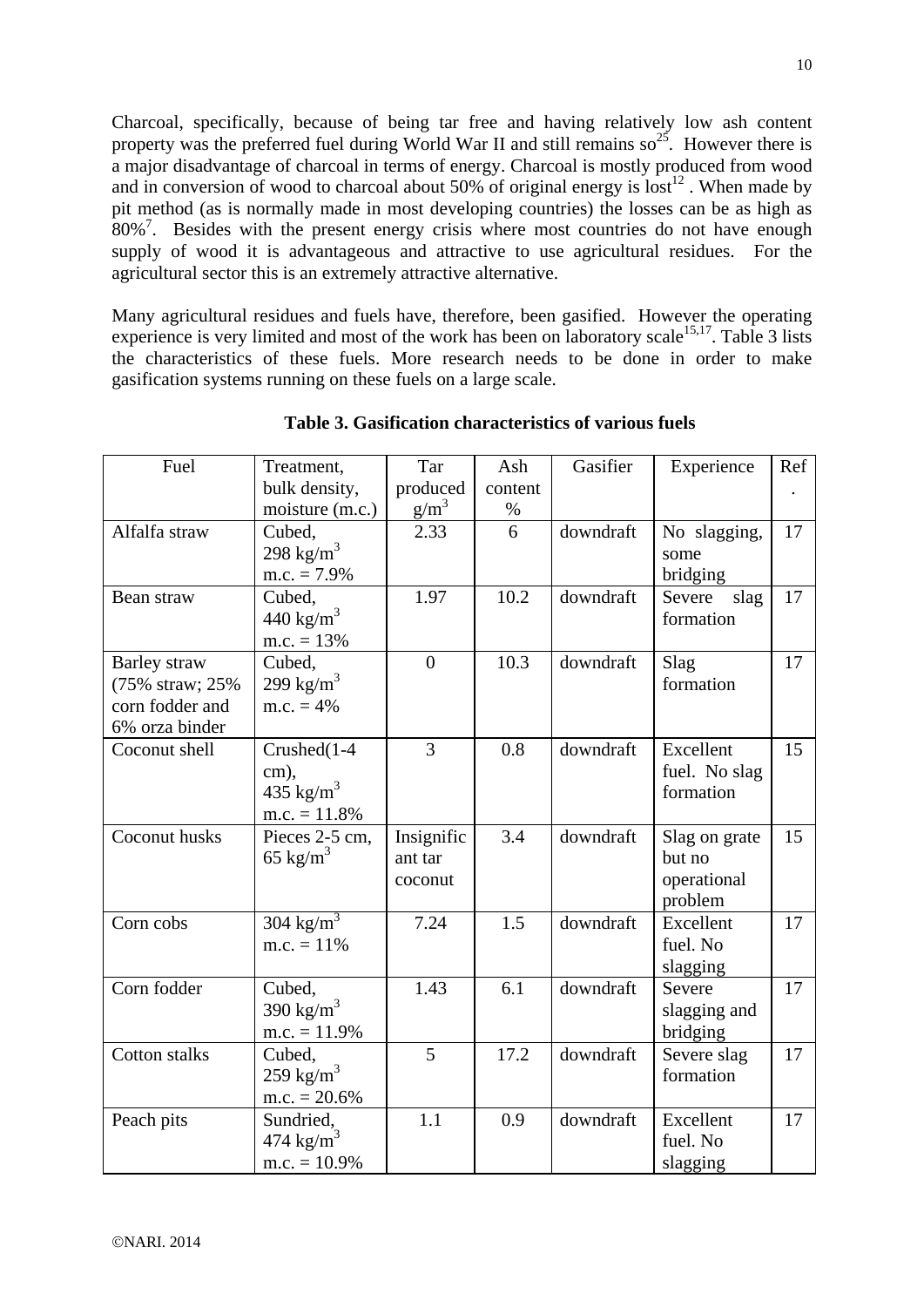| Peat                              | Briquettes,<br>555 kg/m <sup>3</sup><br>$m.c. = 13%$      |                  |      | downdraft | Severe<br>slagging                                                 | 15 |
|-----------------------------------|-----------------------------------------------------------|------------------|------|-----------|--------------------------------------------------------------------|----|
| Prune pits                        | Air dried,<br>514 kg/m <sup>3</sup><br>$m.c. = 8.2\%$     | $\boldsymbol{0}$ | 0.5  | downdraft | Excellent<br>fuel                                                  | 17 |
| Rice hulls                        | Pelleted,<br>679 kg/ $m^3$<br>$m.c. = 8.6\%$              | 4.32             | 14.9 | downdraft | Severe<br>slagging                                                 | 17 |
| Safflower                         | Cubed,<br>$203 \text{ kg/m}^3$<br>$m.c. = 8.9\%$          | 0.88             | 6.0  | downdraft | Minor slag<br>formation                                            | 17 |
| Sugarcane                         | Cut 2-5 cms,<br>52 kg/m <sup>3</sup>                      | Insignificant    | 1.6  | downdraft | Slag on<br>hearthring.<br><b>Bridging</b>                          | 15 |
| Walnut<br>shell                   | Cracked,<br>337 $\text{kg/m}^3$<br>$m.c. = 8%$            | 6.24             | 1.1  | downdraft | Excellent<br>fuel. No<br>slagging                                  | 17 |
| Walnut<br>shell                   | Pelleted.                                                 | 14.5             | 1.0  | downdraft | Good fuel                                                          | 17 |
| Wheat<br>straw                    | Cubed,<br>395 $\text{kg/m}^3$<br>m.c. $= 9.6\%$           |                  | 9.3  | downdraft | Severe<br>slagging,<br>bridging.<br>Irregular<br>gas<br>production | 15 |
| Wheat<br>straw and<br>corn stalks | Cubed (50% mix),<br>199 kg/m <sup>3</sup><br>$m.c. = 15%$ | $\overline{0}$   | 7.4  | downdraft | Slagging                                                           | 17 |
| Wood<br>blocks                    | 5 cm cube,<br>$256 \text{ kg/m}^3$<br>$m.c. = 5.4\%$      | 3.24             | 0.2  | downdraft | Excellent<br>fuel                                                  | 17 |
| Wood<br>chips                     | $166 \text{ kg/m}^3$<br>$m.c. = 10.8%$                    | 6.24             | 6.26 | downdraft | Severe<br>bridging<br>and<br>slagging.                             | 17 |

# V **GASIFICATION SYSTEMS**

The combustible gases from the gasifier can be used a) in internal combustion engines, b) for direct heat applications and c) as feedstock for production of chemicals like methanol.

However in order for the gas to be used for any of the above applications it should be cleaned of tar and dust and be cooled. As previously mentioned cooling and cleaning of the gas is one of the most important processes in the whole gasification system. The failure or the success of producer gas units depends completely on their ability to provide a clean and cool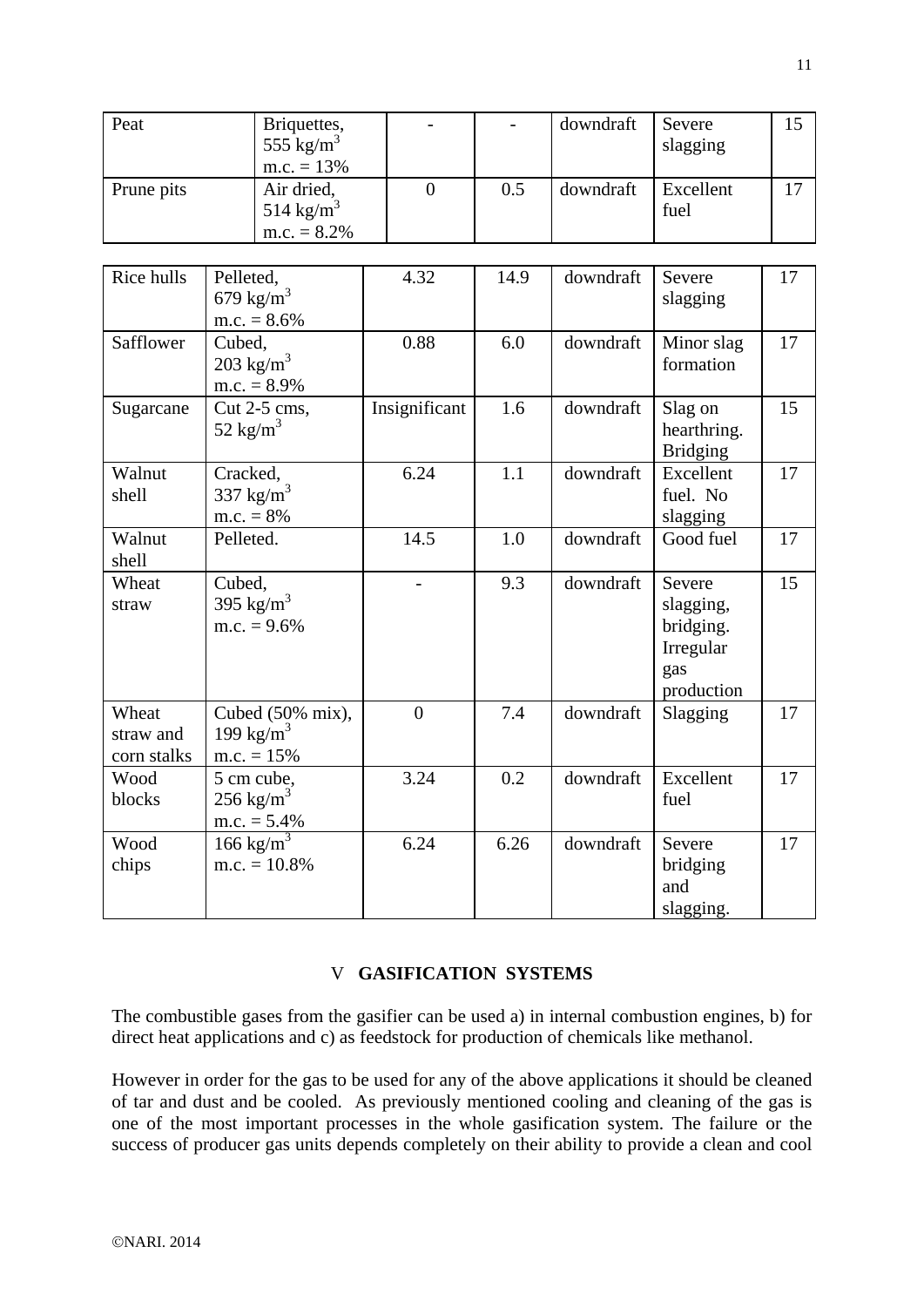gas to the engines or for burners. Thus the importance of cleaning and cooling systems cannot be overemphasized.

### *A. Cooling and Cleaning of Gas*

The temperature of gas coming out of generator is normally between  $300\text{-}500^0\text{C}$ . This gas has to be cooled in order to raise its energy density. Various types of cooling equipment have been used to achieve this end $^{21}$ . Most coolers are gas to air heat exchangers where the cooling is done by free convection of air on the outside surface of heat exchanger. Since the gas also contains moisture and tar, some heat exchangers provide partial scrubbing of gas<sup>22</sup>. Thus ideally the gas going to an internal combustion engine should be cooled to nearly ambient temperature.

Cleaning of the gas is trickier and is very critical. Normally three types of filters are used in this process. They are classified as dry, moist and wet<sup>22</sup>.

In the dry category are cyclone filters. They are designed according to the rate of gas production and its dust content<sup>26</sup>. The cyclone filters are useful for particle size of 5  $\mu$ m and greater<sup>26</sup>. Since 60-65% of the producer gas contains particles above 60  $\mu$ m in size the cyclone filter is an excellent cleaning device $2^1$ .

After passing through cyclone filter the gas still contains fine dust, particles and tar. It is further cleaned by passing through either a wet scrubber or dry cloth filter. In the wet scrubber the gas is washed by water in countercurrent mode. The scrubber also acts like a  $\text{cooler}^{27}$ , from where the gas goes to cloth or cork filter for final cleaning.

Since cloth filter is a fine filter, any condensation of water on it stops the gas flow because of increase in pressure drop across it. Thus in quite a number of gasification systems the hot gases are passed through the cloth filter and then only do they go to the cooler<sup>28</sup>. Since the gases are still above dew point, no condensation takes place in filter. Figure 8 shows schematically a downdraft gasification system with cleaning and cooling train.

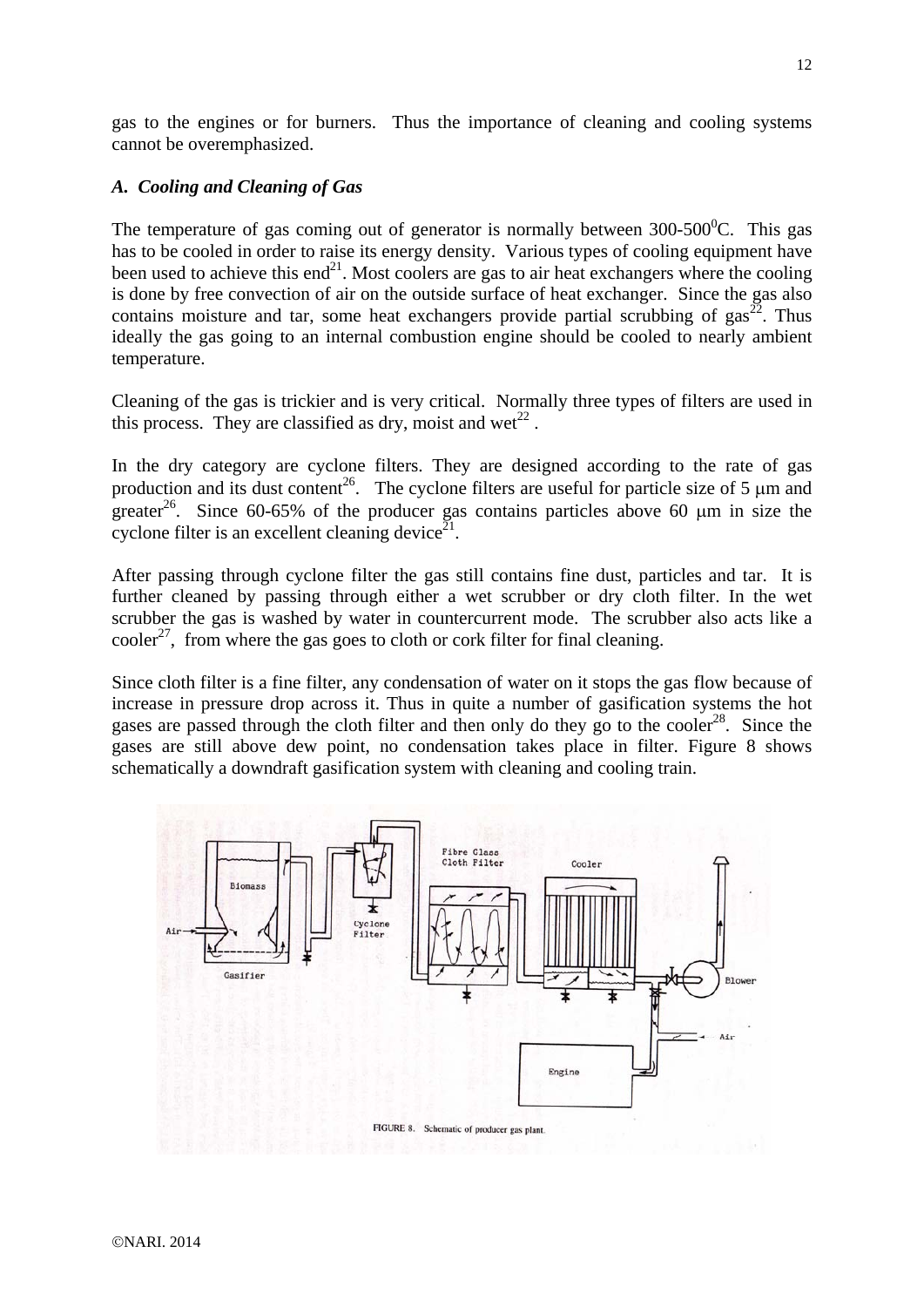There is quite a substantial pressure drop across the whole gasification system and the design is usually done such that the pressure drop should not exceed 100 cm of water<sup>7</sup>.

### *B. Shaft Power Systems*

The biggest application of producer gas has been in driving IC engines. Both spark ignition and compression ignition engines have been driven by it. In principle any IC engine can be converted to run completely or partly on the gas. However in actual practice running the engines uninterrupted and for long periods of time without any problem is difficult to  $\arctan 19$ .

The trend at present is therefore, to use available IC engines and run them on producer gas. However since the producer gas plant is tailor-made for a specific engine it is worthwhile to look at the engine itself. Producer gas being a relatively low energy gas has certain combustion characteristics that differ markedly from gasoline or diesel oil. Thus in future R&D in gasification it is worthwhile to do considerable work to make an engine specific for the gas. At present no such engine exists.

#### **1. Spark Ignition Engine**

When a spark ignition engine is converted to operation on producer gas it is derated to about  $40-50\%^{29}$ . The deration is primarily because of low energy density of producer gas. This accounts for about 30% loss of power. The rest is accounted for by the pressure drop in the intake valves and piping $30$ . A spark ignition engine on the whole requires very little modification to run on producer gas. Generally depending upon the make of engine (compression ratio and rpm), the ignition timing has to be advanced by about 30-40 degrees. This is done because of low flame speed of producer gas as compared to gasoline<sup>30</sup>. The low flame speed of producer gas is more efficiently used in low speed engine. Thus an engine with 1500-2500 rpm is ideal for producer gas application<sup>30</sup>. (Figure 9).



FIGURE 9. Power reduction as function of engine speed. (From Kaupp, A. and Goss, J. R., Small Scale Gas Producer Engine Systems, Deutsche Gesellschaft für Technische Zusammenarbeit, 1984. With permission.)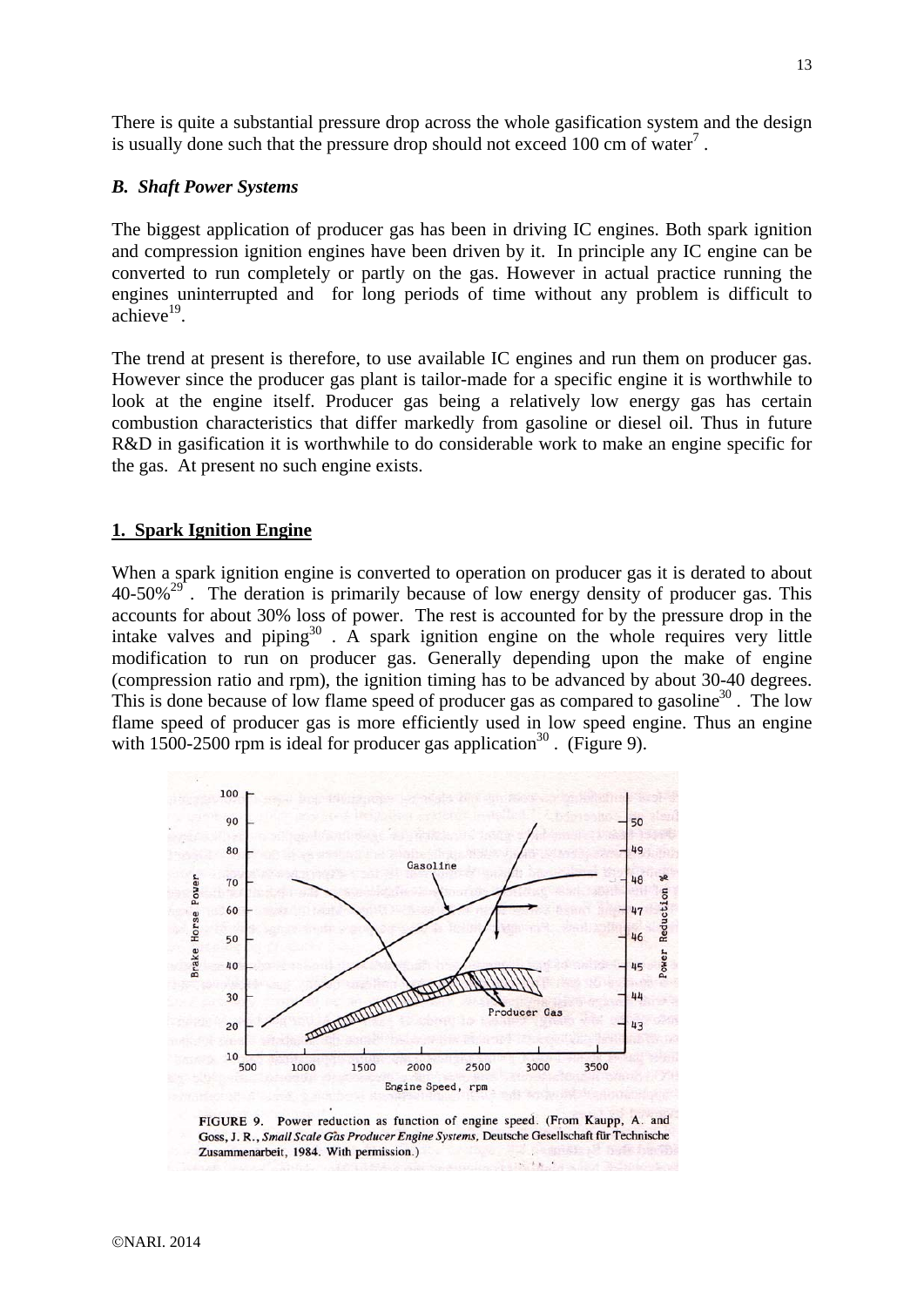It should be noted that in general the overall efficiency of the IC engine itself does not change though the power derating takes place. However, detailed comparison of the engine efficiencies with and without producer gas has not been done till now because of insufficient data and large variations in producer gas composition<sup>30</sup>. Thus a conservative figure of 15-20% can be used as efficiency of spark ignition engines.

With the above efficiencies it is easy to calculate the mechanical energy available per kg of biomass gasified. With gasifier efficiency of 68% (Section III) the total system efficiency (gasification and engine) is 10-13%. Thus on an average one can get 0.55-0.75 kWh of mechanical energy per kilogram of biomass gasified (calorific value of biomass is taken to be 19.6 MJ/kg (Section III). This value however changes with the load and can go as low as 0.22 kWh/kg for 10% load to 0.73 kWh/kg for 87% load rated capacity<sup>31</sup>. Nevertheless for purpose of sizing a system, a good number is 0.7 kWh/kg.

# **2. Compression Ignition Engine**

A compression ignition or diesel engine cannot be operated on producer gas completely without injection of small amount of diesel. This is because the producer gas cannot ignite by itself under prevailing pressure. Thus for compression ignition engines to run on producer gas they have to be either.

a) a dual fuel engine or, b) converted into spark ignition engines.

Since diesel engines have compression ratio between 16-20 and are run at lower rpm than gasoline engines they are ideally suited to run on producer gases with spark ignition. However, conversion of the engine to spark ignition is costly and elaborate affair and the advantages are nullified by the cost.

Thus most of the diesel engines running on producer gas have been dual fuel type. Especially in developing countries, where the proliferation of diesel engines has been because of dual pricing structure (diesel is subsidized).

Because of high compression ratio and low speeds, the derating of diesel engines running on producer gas is only between 15-30%. This is far superior to the gasoline engine's derating. Even if gasoline engines are used in dual fuel mode their derating is still between  $40-50\%$ <sup>30</sup>.

On an average the diesel engine can run on 15-20% (of the original consumption) diesel and rest on producer gas. Generally the engine is started on diesel and as the gas generation builds up the diesel consumption is then kept at the idling level. The engine efficiency in this case is about 25%. Thus as a thumb rule the dual fuel engine producing 1 kWh requires 1 kg of biomass and consumes  $0.07$  liters of diesel<sup>10</sup>.

In both the diesel and gasoline engines the introduction of producer gas to the engine is by a T valve where, from one section of the T air is sucked in. Thus the complicated carburetor is greatly simplified by the above arrangements. Many arrangements have been developed for introduction of air/gas mixture in the engine $30$ .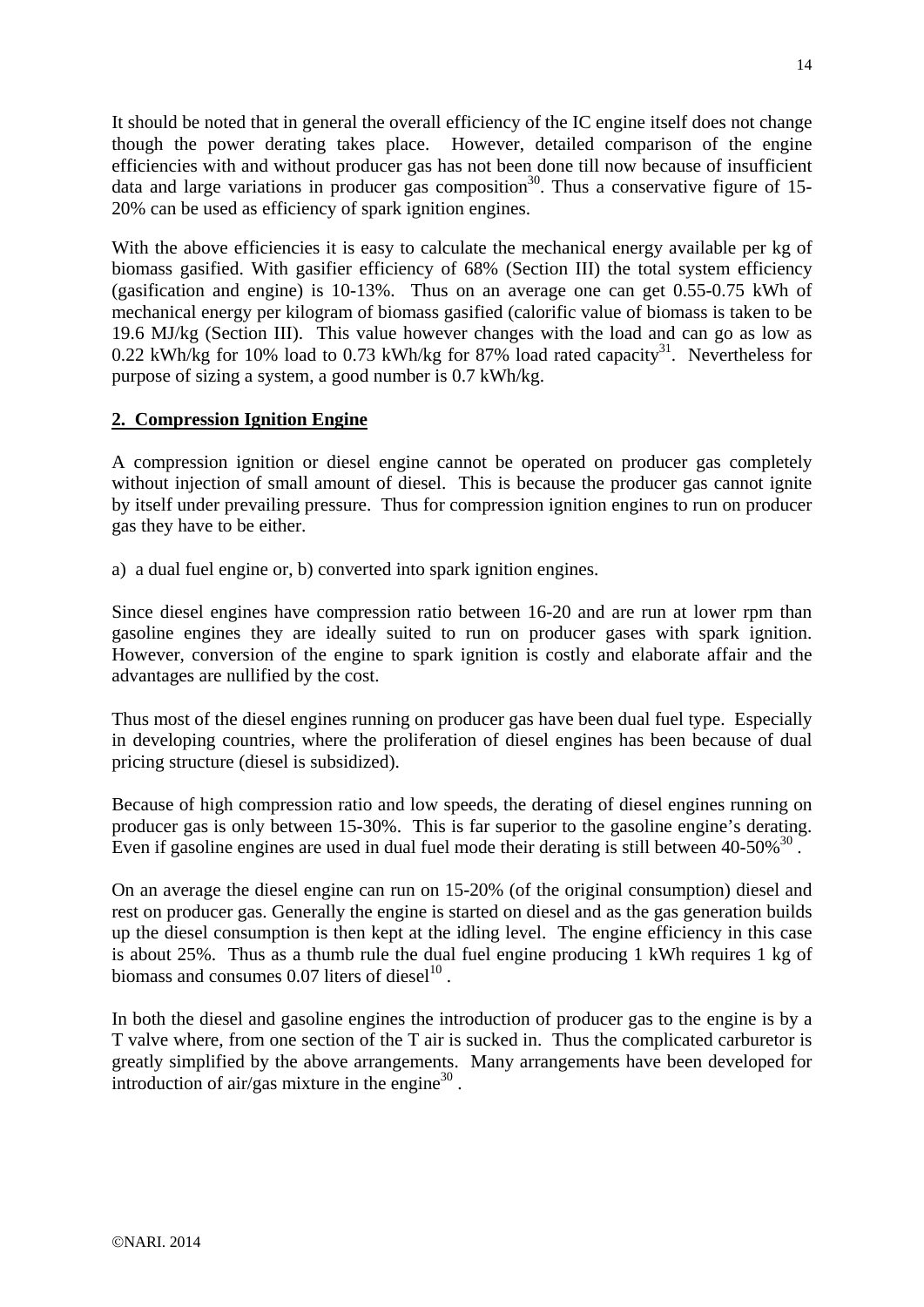# *C. Direct Heat Systems*

Direct heat systems are those in which the producer gas is burnt directly in furnace or boiler. The advantage of this as compared to direct combustion of biomass is in obtaining controlled heating and higher flame temperatures than those obtainable otherwise. Because of direct burning, the gas quality is less critical than in shaft power systems and consequently they are less demanding on cooling and cleaning equipment and have more versatility as far as fuels are concerned<sup> $\bar{7}$ </sup>.

The direct heat systems have great attraction for agricultural applications like drying of farm produce and consequently many such applications are underway in  $U.S.<sup>11</sup>$ . Since direct heat systems were rarely used during Second World War, their experience is recent.

Most of the direct heat gasifiers currently available are of updraft or fluidized bed types. Their output range varies from  $0.25$ -25 GJ/hr<sup>7</sup>. Most of these are for large kiln and furnace applications. For agricultural drying purposes their range has to be brought down.

Since the production of gas is uneven and fluctuates with time it is sometimes necessary to have a storage of gas. This can provide very uniform quality gas. However no such systems with storage exist at present.

Because of low energy content of producer gas ( $\sim$  5 MJ/m<sup>3</sup>) which is about 10-15% that of natural gas, special burners are needed. Since the adiabatic flame temperature of producer gas is about  $1400^{\circ}$ C <sup>32</sup>. The highest temperature applications can be around  $1000$ - $1200^{\circ}$ C. Some manufacturers however have erroneously reported using the gas for  $1600^{\circ}$ C applications<sup>7</sup>. Most of the U.S. manufacturers producing direct heat systems have been summarized by  $Goss<sup>11</sup>$ .

## *D. Fluidized Bed Systems*

For fuels which have high ash content and the ash has low melting point, fluidized bed combustion seems to gasify them<sup>33</sup>.

In fluidized bed gasifiers the air is blown upwards through the biomass bed. The bed under such conditions behaves like boiling fluid and has excellent temperature uniformity and provides efficient contact between gaseous and solid phase. Generally the heat is transferred initially by hot bed of sand<sup>23</sup>. The major advantage of fluidized bed gasifier over, say, downdraft is its flexibility with regard to feed rate and its composition. Fluidized bed systems can also have high volumetric capacity and the temperature can be easily controlled.

However these advantages are offset by the complexity of the system with large blowers for blowing air and augers for feeding biomass. Besides, fluidized bed systems produce more dust and tar as compared to downdraft gasifiers<sup>33</sup>. This puts a heavy load on the cooling and cleaning train.

Nevertheless quite a number of research projects are underway to study and optimize biomass residue-based fluidized bed gasification systems<sup>8,23, 34</sup>. However no large scale manufacturing facility for such systems exists today.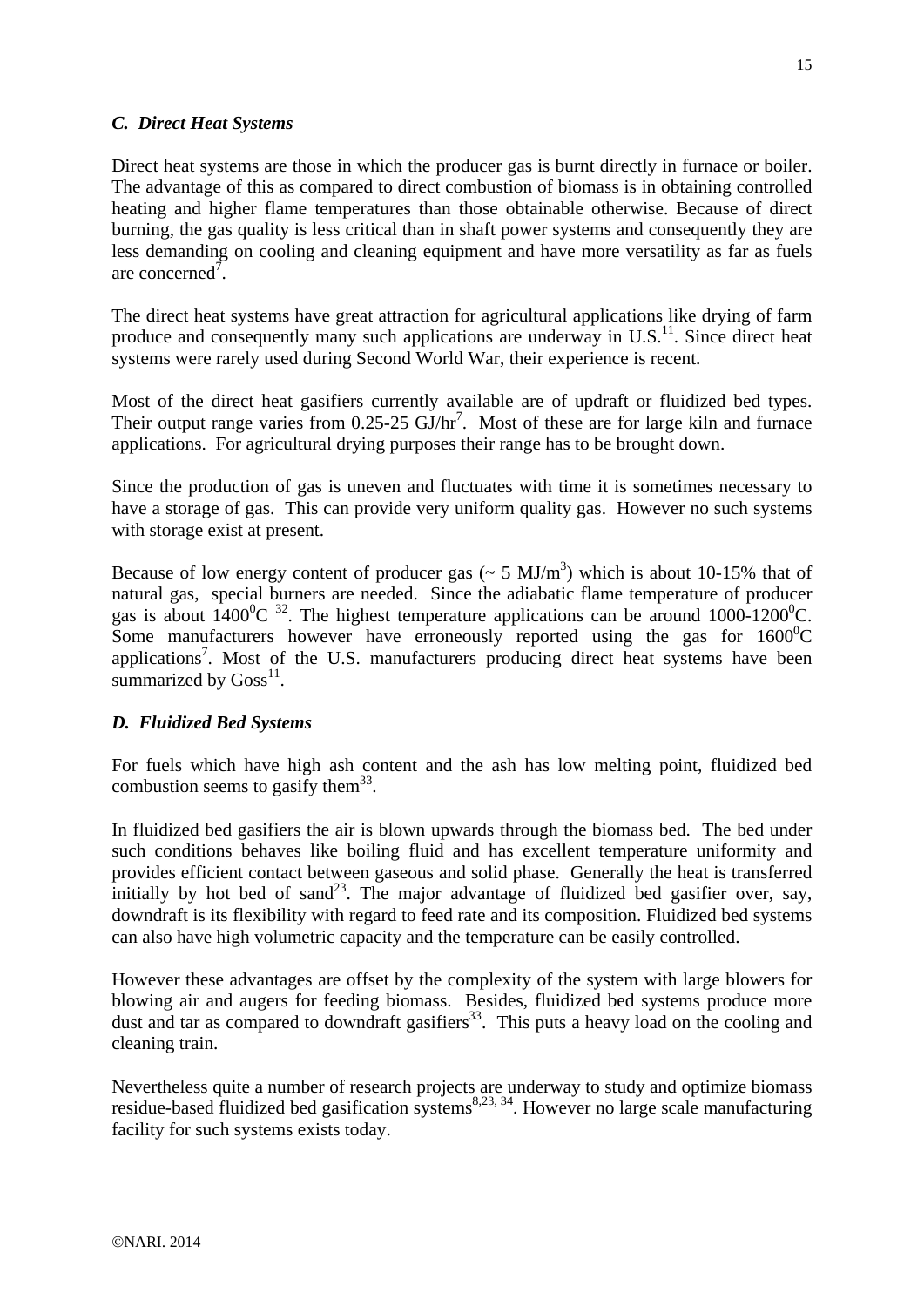# VI **APPLICATIONS**

As was mentioned earlier the main applications of biomass gasifier are :

- a) Shaft power systems
- b) Direct heat applications
- c) Chemical production

In the shaft power systems the main agriculture applications are driving of farm machinery like tractors, harvesters etc. There are quite a number of manufacturers catering to the onfarm machinery gasification systems<sup>33</sup>. Small scale electricity generation systems also provide an attractive alternative to utilities.

Another useful application of producer gas units is in irrigation systems. This seems to be the most to be the most important application in developing countries<sup>7</sup>. There is no reason why such systems cannot become popular in developed countries especially when there have been quite a number of solar powered irrigation systems installed  $37$ .

Direct heat systems, because of their simplicity, may prove to have biggest applications in agriculture. Among them are grain drying, green house heating and running of absorption refrigeration and cooling systems. Again these systems can be coupled to other renewable energy systems like solar for thermal applications. Another interesting application for direct heat (external combustion) application is running of Stirling engines<sup>38</sup>. These engines have very high efficiencies and may prove to be a better alternative than internal combustion engine running on producer gas.

Production of chemicals like Methanol and Formic acid from producer gas is a recent phenomenon<sup>5</sup>. However with fossil fuels getting scarcer, production of these chemicals by producer gas may prove to be an economically feasible proposition. Another interesting application may be use of producer gas to run a fuel cell plant. The energy density of such a plant would be highly favorable as compared to IC engine systems.

However for all these applications the most important ingredient is the availability of biomass fuel. For on farm applications biomass residues are attractive proposition. However, before any large scale application of gasification is undertaken the fuel availability is to be critically ascertained.

As an example it is instructive to look at the land area required, for a gasifier to run on cotton stalks (biomass residue) as fuel. On an average, quantity of stalks harvested is 1.5 tons/acre/yr<sup>35</sup>. Thus a 100 kW gasifier running at 8 hours per day for 300 days/year will require about 213 acres of cotton plantation to produce the required cotton stalks. Against such background all the future applications of gasifiers should be evaluated.

If the biomass residue availability is not adequate then the decision has to be made about running it on wood. However such decisions can only be made at specific sites and for specific applications.

Just like in any other alternative energy source it is advisable to use hybrid systems, similarly in biomass gasifications systems also it will be worthwhile to use them in conjunction with other energy systems. For example, grain drying can have biomass gasifier/solar coupling.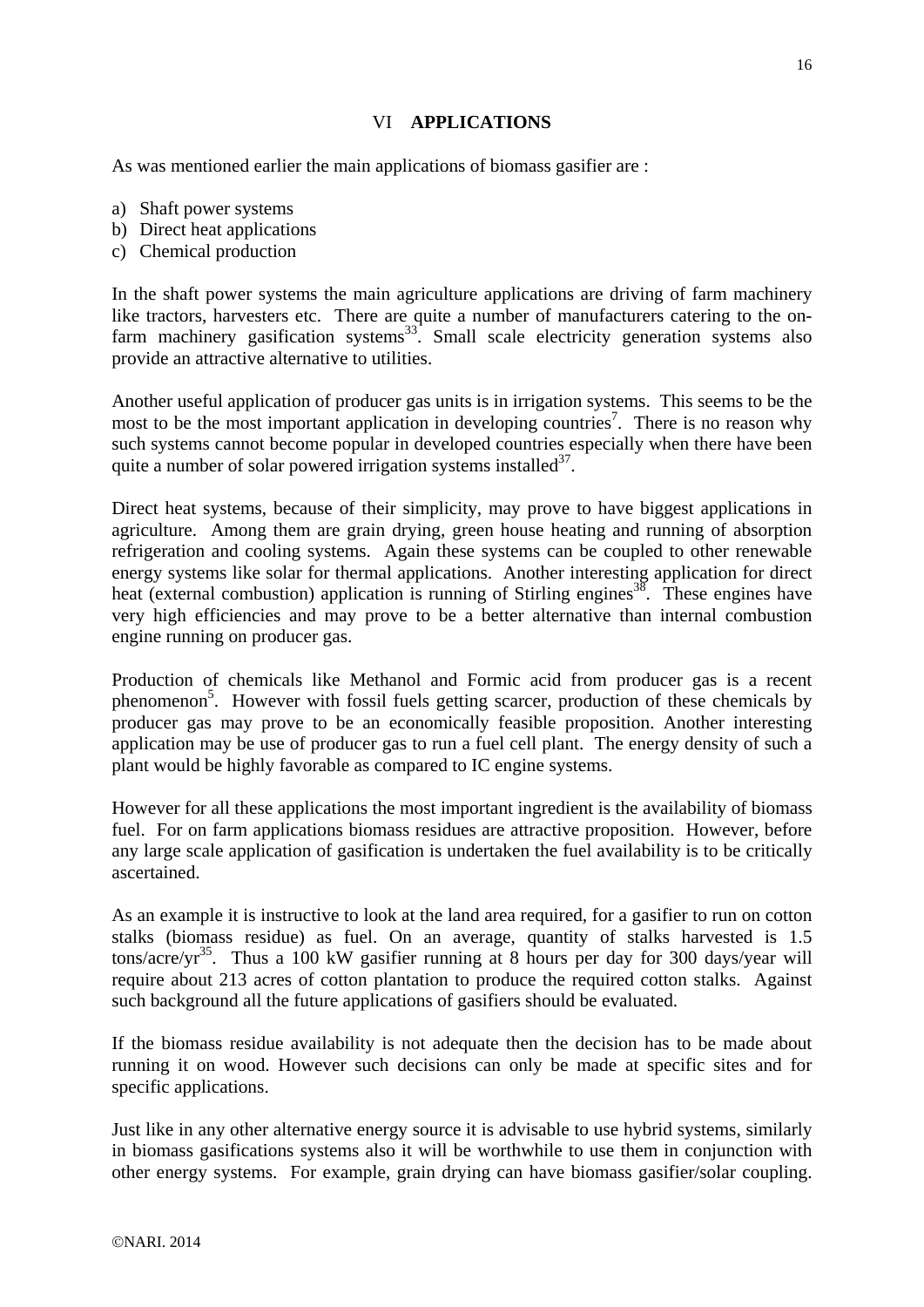Only in specific cases of methanol or chemical production, should the gasification system be used as separate one.

# VII **CURRENT STATUS OF GASIFICATION TECHNOLOGY**

Excellent survey of current status of gasification technology has been carried out by Foley and Barnard<sup>41</sup>. They have reviewed the status in both developed and developing countries.

However there is confusion regarding the number of manufacturers of gasification equipment. Quite a number of these manufacturers have just produced few units, which are still in experimental stages. There are therefore, close to 64 manufacturers all over the world<sup>39, 11</sup>. In U.S. alone there are 27 manufacturers and about 13 Universities and USDA research stations working on various aspects of biomass gasification $11$ .

The world's largest gasification manufacturing facility is Gasifier and Equipment Manufacturing Corporation (GEMCOR) in Philippines. They produce about 3000 units/year ranging in size from 10-250 kW. Besides they have recently started producing gasifiers for direct heat applications<sup>43</sup>. Their primary applications have been for irrigation pumps and power generating sets. To date about 1000 units have been installed within Philippines running on charcoal, wood chips and briquettes<sup>43</sup>. Brazil is another country where large scale gasification manufacturing program has been undertaken<sup>42</sup>. About 650 units of various sizes and applications have been installed.

In both the Brazilian and Philippines program the gasifiers are mostly charcoal powered. In this a strict quality control of the fuel has to be maintained. Thus the companies involved in gasifier manufacturing also supply the quality fuel. Inadequate fuel quality is the biggest problem in running these gasifiers $43$ .

In Europe there are many manufacturers especially in Sweden, France, West Germany and Netherlands who are engaged in manufacturing gasification systems for stationery applications. Most of market for these European manufacturers has been in developing  $countries<sup>7</sup>$ .

The U.S. and North American manufacturing activities have been summarized by Goss<sup>11</sup>. In the research area the most active program in gasification is at University of California, Davis and University of Florida, Gainesville<sup>11</sup>. Many systems in the range of 10-100 kW have been developed at Davis. U.S. also is ahead of the rest of world in direct heat application gasifiers. Both fluidized and fixed bed gasifiers have been developed for this purpose.

In other countries of Asia and Africa the work is being carried out in research institution and few prototypes have been made and tested  $\frac{7}{1}$ . Interestingly enough no mention of Japan is there in any world wide gasification literature. However if the gasification technology does pick up it will be only a matter of time before Japan flexes its economic muscle and mass produces the gasifiers at cheaper rates.

Most of the gasifiers (upto 100 kW range) being sold by different manufacturers show a leveling off price of  $$380/KW<sub>e</sub>$  for plant prices and about  $$150 KW<sub>e</sub>$  for basic gasifier price<sup>39</sup>. This leveling off comes at about 100 kW system. However, for small systems the prices are extremely high. Thus a 10 KW<sub>e</sub> gasifier plant costs about  $$840/KW$ <sub>e</sub> while the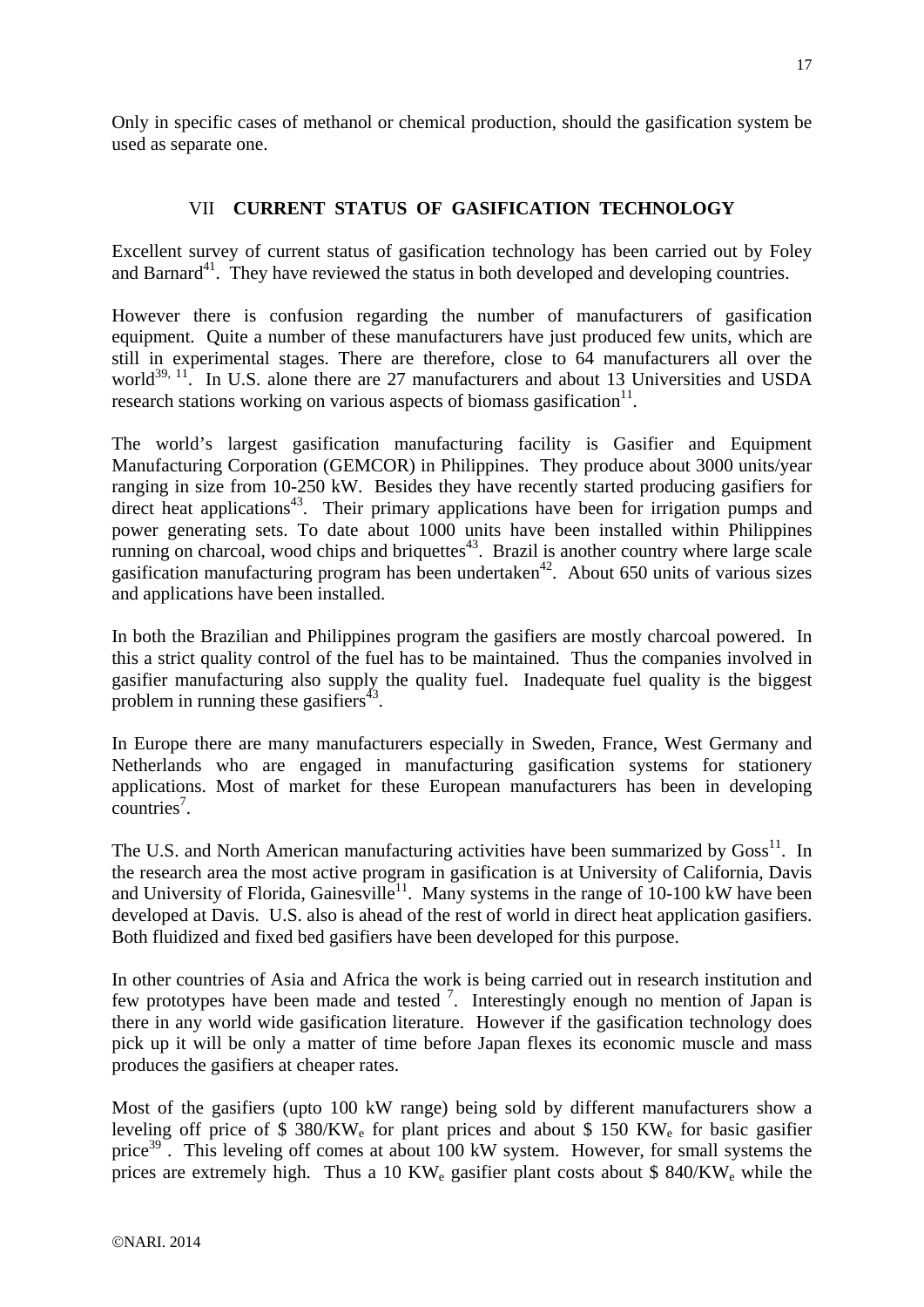basic gasifier is \$ 350/KWe. To this must be added the transportation costs (especially for shipment to developing countries). These prices therefore can make the gasifiers uneconomic. This explains the big gasifier manufacturing push being given in countries like Philippines, Brazil etc.

Unfortunately with all the activities going around the world the impact of gasification technology till todate on the economy has been negligible and far smaller than that of other renewable energy namely Solar. However gasification is a recently rediscovered technology and most of the development is still on learning curve.

## VIII **CONCLUSIONS**

- 1. Biomass gasification offers the most attractive alternative energy system for agricultural purposes.
- 2. Most preferred fuels for gasification have been charcoal and wood. However biomass residues are the most appropriate fuels for on-farm systems and offer the greatest challenge to researchers and gasification system manufacturers.
- 3. Very limited experience has been gained in gasification of biomass residues.
- 4. Most extensively used and researched systems have been based on downdraft gasification. However it appears that for fuels with high ash content fluidized bed combustion may offer a solution. At present no reliable and economically feasible systems exist.
- 5. Biggest challenge in gasification systems lies in developing reliable and economically cheap cooling and cleaning trains.
- 6. Maximum usage of producer gas has been in driving internal combustion engine, both for agricultural as well as for automotive uses. However direct heat applications like grain drying etc. are very attractive for agricultural systems.
- 7. A spark ignition engine running on producer gas on an average produces 0.55-0.75 kWh of energy from 1 kg of biomass.
- 8. Compression ignition (diesel) engines cannot run completely on producer gas. Thus to produce 1 kWh of energy they consume 1 kg of biomass and 0.07 liters of diesel. Consequently they effect 80-85% diesel saving.
- 9. Future applications like methanol production, using producer gas in fuel cell and small scale irrigation systems for developing countries offer the greatest potentialities.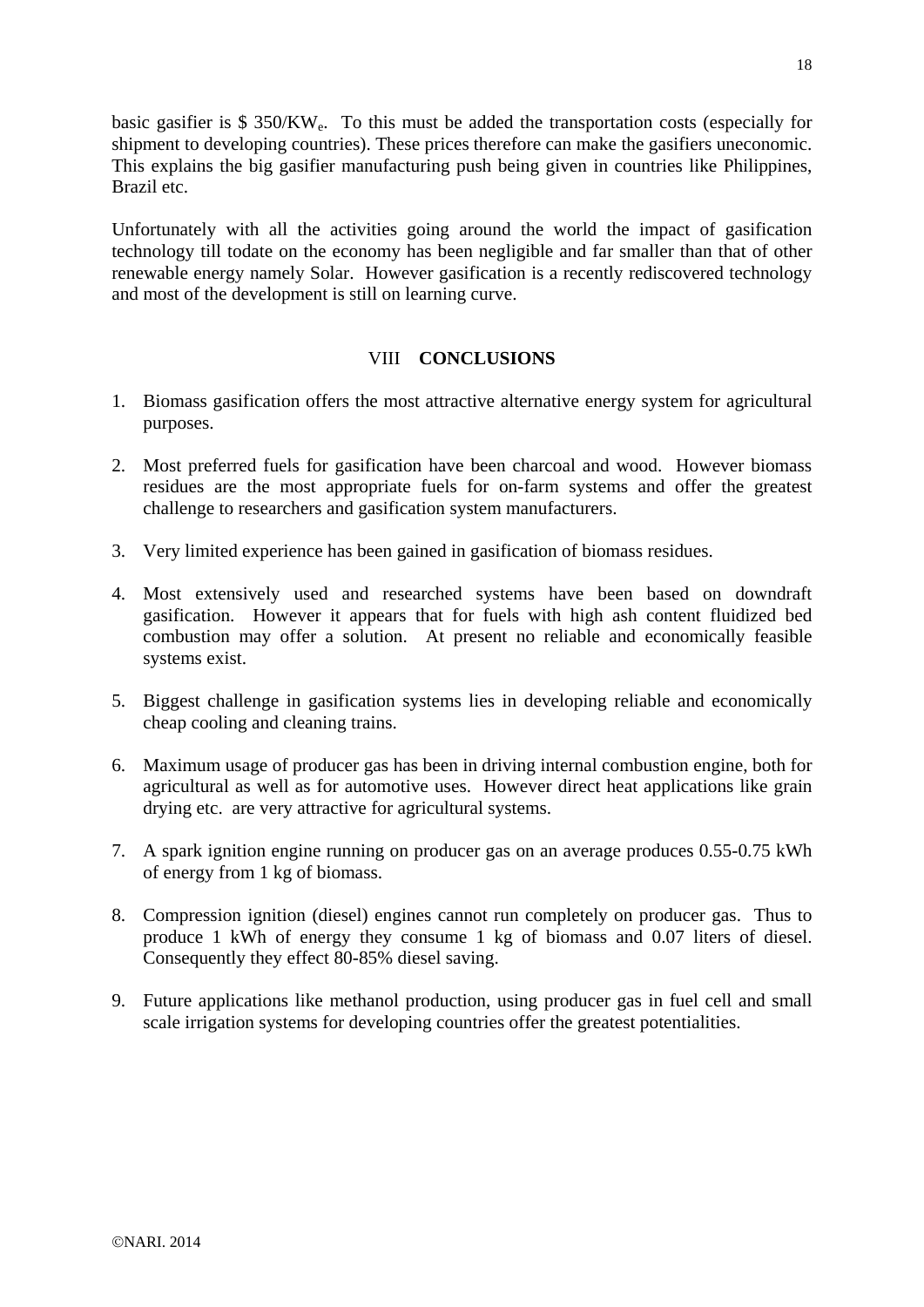#### **REFERENCES**

- 1. Leach, G., Energy and Food Production. International Institute of Environment and Development, London, 1976.
- 2. Rajvanshi, A. K., Decentralized Technologies for Power, Indian Express, January 20, 1978.
- 3. Dutta R., and Dutt, G. S., Producer Gas Engines in villages of loss developed countries, Science, 213, 731, 1981.
- 4. Solar Energy Research Institute (SERI), Generator Gas The Swedish Experience from 1939-1945, SERI, Golden, Colorado, 1979, Chap 1.
- 5. Reed, T. B., Graboski, M., and Markson, M., The SERI High Pressure Oxygen Gasifier, Report SERI/TP-234-1455R, Solar Energy Research Institute, Golden, Colorado, Feb. 1982.
- 6. Eggen, A. C. W., and Kraatz, R., Gasification of Solid Waste in Fixed Beds. Mechanical Engineering, July 1976, 24.
- 7. Foley, G., and Barnard, G., Biomass Gasification in Developing Countries. Technical Report No. 1, Earthscan, London, 1983.
- 8. Kaupp, A., and Goss, J. R., Technical and Economical Problems in the Gasification of Rice hulls. Physical and Chemical properties, Energy in Agriculture, 1, 201, 1981-1983.
- 9. Breag, G. R., and Chittenden, A. E., Producer Gas; Its Potential and Applicatios in Developing Countries, Report No. G130, Tropical Products Institute, London, October 1979.
- 10. Johansson, E., Swedish Tests of Otto and Diesel Engines Operated on Producer Gas, Report of National Machinery Testing Institute, Sweden, 1980.
- 11. Goss, J. R., State of Art of Agriculture Residue Gasifiers in the U.S., Proceedings First USAID/GOI Workshop on Alternative Energy Resources and Development, New Delhi, India, November 7-11, 1983.
- 12. Solar Energy Research Institute (SERI), Generator Gas The Swedish Experience from 1939-1945. SERI, Golden, Colorado, 1979, Chap. 2.
- 13. Solar Energy Research Institute (SERI), Generator Gas The Swedish Experience from 1939-1945. SERI, Golden, Colorado, 1979, Chap. 4.
- 14. Schapfer, P., and Tobler, J., Theoretical and Practical Investigations Upon the Driving of Motor Vehicles with Wood Gas, Bern 1937.
- 15. Hoglund, C., Agricultural Residues as Fuel for Producer Gas Generation, Master Thesis, Royal Institute of Technology, Sweden, 1981.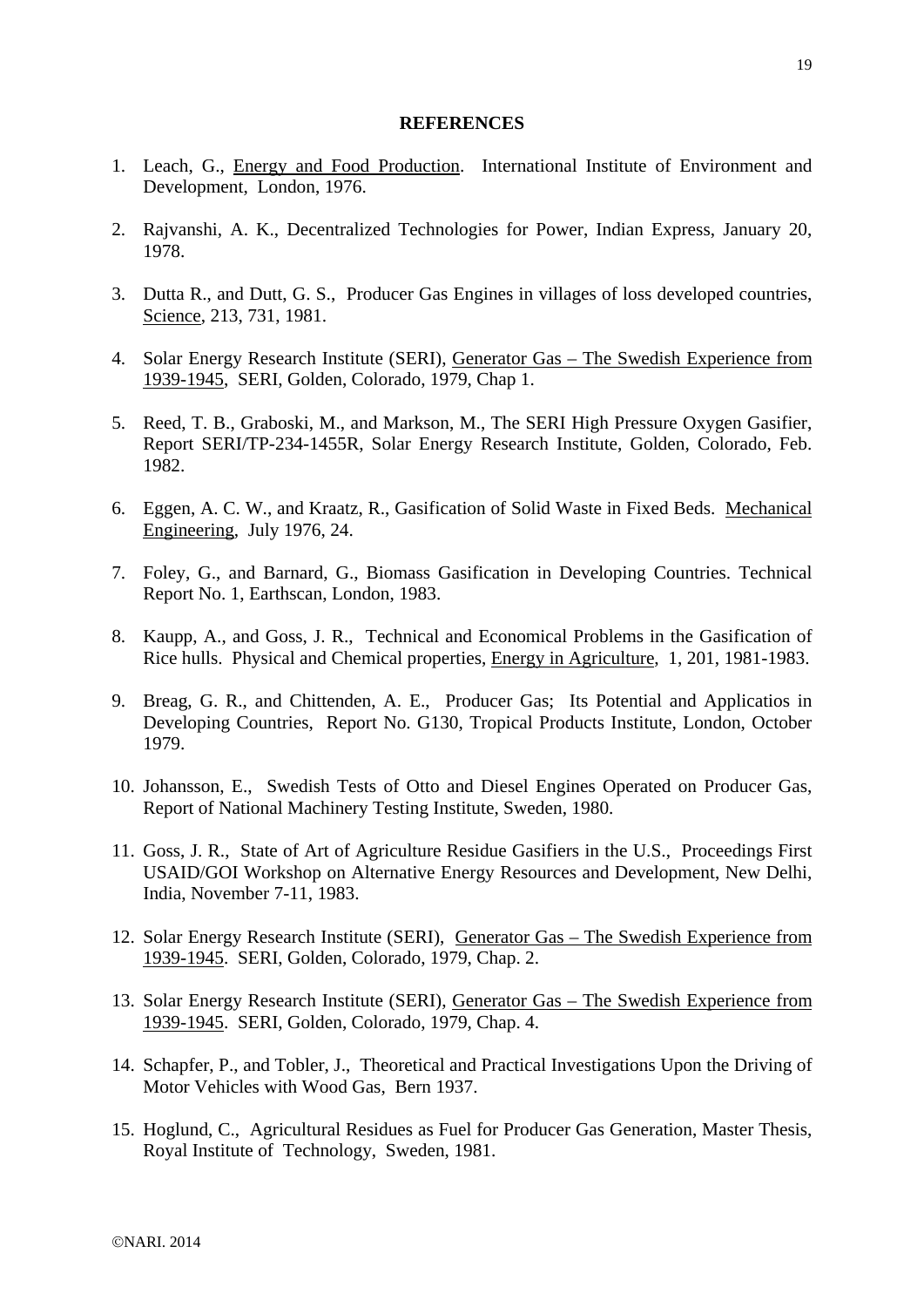- 16. Skov, N. A., and Paperworth, M. L., The Pegasus Unit, Pegasus Publishers, Olympia, Washington, 1974, Chap IX.
- 17. California Energy Commission, An Investigation of the Downdraft Gasification Characteristics of Agricultural and Forestry Residues; Interim Report, 1979.
- 18. Ince, P. J., How to Estimate Recoverable Heat Energy in Wood or Bark Fuels, General Tech. Rep. FPL 29, USDA, 1979.
- 19. Kaupp, A., Myths and Facts About Gas Producer Engine Systems, Paper presented at First International Producer Gas Conference, Colombo, Sri Lanka, 8-12 November 1982.
- 20. Kaupp, A., and Goss, J. R., State of the Art for small Scale (to 50 kW) Gas Producer-Engine Systems, Final Report, U.S.D.A., Forest Service, March 1981, Chap 5.
- 21. Solar Energy Research Institute (SERI), Generator Gas The Swedish Experience from 1939-1945. SERI, Golden, Colorado, 1979, Chap. 5.
- 22. Skov, N. A., and Paperworth, M. L., The Pegasus Unit, Pegasus Publishers, Olympia, Washington, 1974, Chap VII.
- 23. O'Neill, W., and Flanigan, V. J., Small Fluidized Gasifier Using Charred Biomass, Presented at First International Producer Gas Conference, Colombo, Sri Lanka, 8-12 November 1982.
- 24. Solar Energy Research Institute (SERI), Generator Gas The Swedish Experience from 1939-1945. SERI, Golden, Colorado, 1979, Chap. 3.
- 25. Remulla, J. A., Gasifier Manufacture in the Philippines : Status and Prospects, Presented at Technical Consultation meeting between People's Republic of China and Philippines, Manila, June 23-30, 1982.
- 26. Chemical Engineer Handbook, Fifth Edition, Perry, R. H., and Chilton, C. H., Eds. McGraw Hill Book Company, 1973, 20-75.
- 27. GEMCOR, unpublished data, 1983.
- 28. Biomass Energy Consultants and Engineers (BECE), unpublished data, 1982.
- 29. Solary Energy Research Institute (SERI), Generator Gas The Swedish Experience from 1939-1945. SERI, Golden, Colorado, 1979, Chap. 7.
- 30. Kaupp, A., and Goss, J. R., State of the Art for small Scale (to 50 kW) Gas Producer-Engine Systems, Final Report, U.S.D.A., Forest Service, March 1981, Chap 7.
- 31. Van Der Heijden, S., Szladow, A. J., Barabas, M., Sirianni, G., Wood Gasification system for Electricity Production, Proceedings 16th IECEC, 1981, 459.
- 32. Standard Handbook for Mechanical Engineers, Seventh Edition, Baumeister, T. Ed. McGraw Hill Book Co., 1967, 4-69.